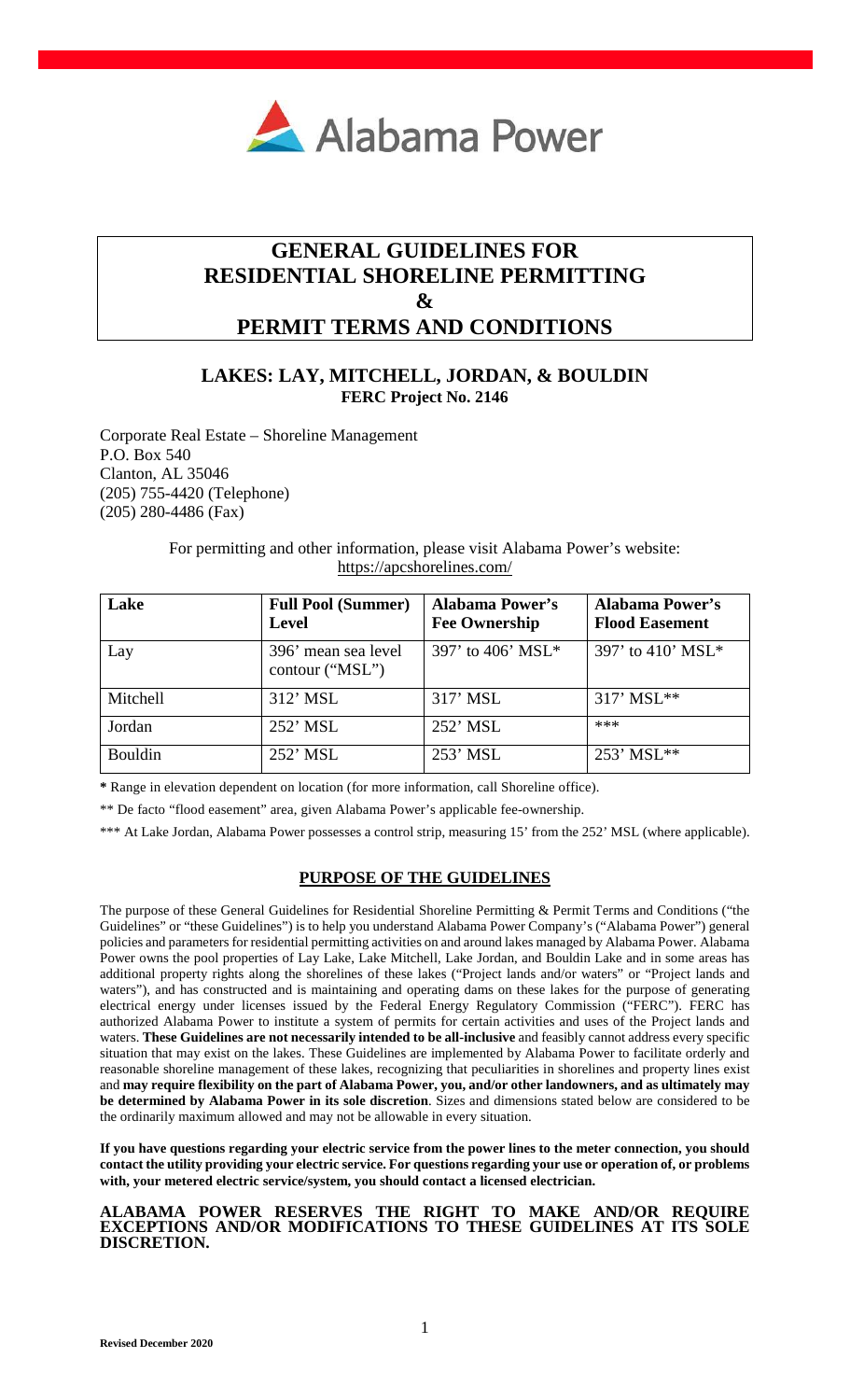# **OVERVIEW OF THE GUIDELINES**

These Guidelines provide permitting procedures, criteria, provisions, terms and conditions, and fees applicable to, and otherwise concerning, the following categories of activity on Project lands and/or waters:

**Residential Shoreline Construction and/or Related Activity:** Includes the construction of (and/or related activity regarding) non-habitable structures, as well as other ground-disturbing activity, on or near the shoreline of the lake, such as and similar to: piers, landings, boat docks and associated anchors, decks, staircases, boathouses, access ramps, gazebos, dredging, sea walls and rip rap for bank stabilization, and re-grading (**see Sections A-1 through A-4**);

**Elevated Single-Family Structures (Lay Lake ONLY):** Includes the construction of stilted single-family residential structures intended for or capable of human habitation that are located within Alabama Power's flood easement at Lay Lake (**see Sections B-1 through B-4, if and as applicable**);

**Unenclosed Legacy Structures:** Includes the maintaining of existing, non-fully walled structures that, although having been situated on Alabama Power's fee-owned, flood easement, and/or control strip lands with Alabama Power's permission, generally are not encompassed by a written permit previously issued by Alabama Power and are not in strict compliance with these Guidelines (**see Sections C-1 through C-4, if and as applicable**); and/or

**Enclosed Legacy Structures:** Includes the maintaining of existing, fully walled structures that, although having been situated on Alabama Power's fee-owned, flood easement, and/or control strip lands with Alabama Power's permission, generally are not encompassed by a written permit previously issued by Alabama Power and are not in strict compliance with these Guidelines (**see Sections D-1 through D-4, if and as applicable**).

**These Guidelines are incorporated into, and made a part of, any written permit issued by Alabama Power in regard to any of the above categories of activity on Project lands and/or waters.** 

## **SECTION A-1**

# **INITIAL STEPS FOR PERMITS REGARDING RESIDENTIAL SHORELINE CONSTRUCTION AND/OR RELATED ACTIVITY**

[Contact your local Ala](https://apcshorelines.com/)bama Power Company ("Alabama Power") Shoreline Management Office via https://apcshorelines.com/ prior to beginning any construction and/or structure repair work on or within Project Lands and/or waters. **A written permit must be obtained from Alabama Power and a pending permit tag must be affixed and readily visible before any construction and/or applicable structure installation/repair/modification work may take place on Alabama Power's fee-owned property, flood easement, and/or control strip lands. Verbal approval is not sufficient. Further, Alabama Power does not issue any permits, or give verbal or written permission, to a permittee's contractors.**

Alabama Power may require a meeting with you at the site to discuss and review your proposed work. In order to receive a permit, you must provide the following to your Alabama Power Shoreline Management representative:

- 1. A signed copy of these Guidelines;
- 2. A copy of the current deed for the property at issue or a copy of the lease if the property at issue is being leased;
- 3. A copy of a current survey for the property at issue in cases where Alabama Power determines that it is necessary to make an informed permit decision;
- 4. Your contact information including current mailing address, phone number, and e-mail address;
- 5. The name and contact information of any of your agents, employees, or contractors who/that you authorize/hire (or will authorize/hire) to construct/install/significantly repair any structure on Alabama Power's fee-owned property, flood easement, and/or control strip lands;
- 6. A sketch of all existing and proposed shoreline structures; and
- 7. Any other relevant documentation as determined and required by Alabama Power.

Alabama Power will review the requisite documentation and determine eligibility.

### **SECTION A-2**

# **PERMIT CRITERIA AND PROVISIONS APPLICABLE TO RESIDENTIAL SHORELINE CONTRUCTION AND/OR RELATED ACTIVITY**

The following criteria and provisions pertain to Alabama Power's issuance of a Residential Shoreline Permit regarding Residential Shoreline Construction and/or Related Activity (the "Permit") to the owner(s) of the non-habitable shoreline structure(s) at issue ("Permittee" or "the Permittee").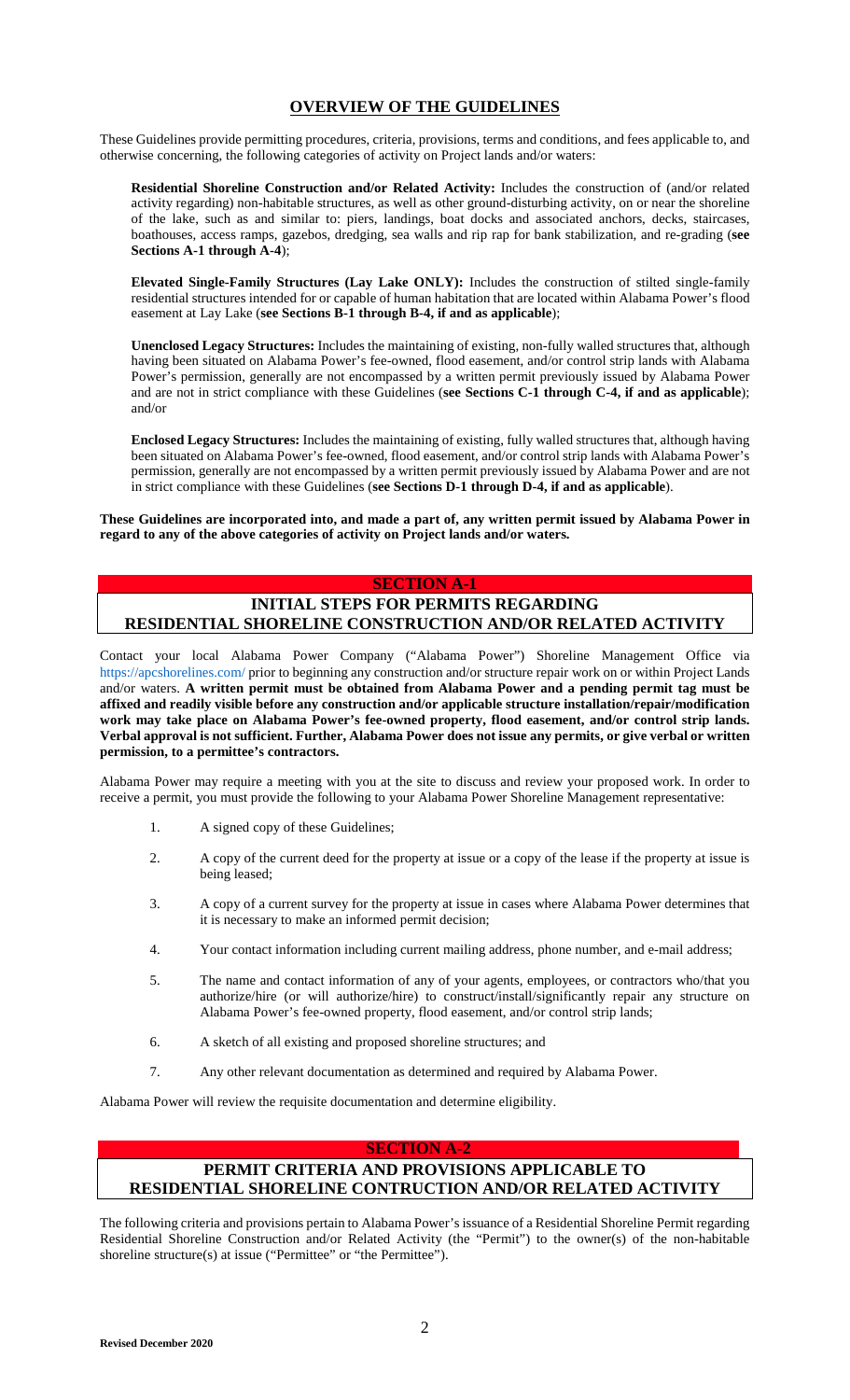**Lots with less than 100 linear feet of shoreline may be restricted or may not be eligible for structures. Regardless of the amount of linear feet that Permittee owns (and which adjoins Alabama Power's fee-owned property along the shoreline), Permittee has no automatic right to place a structure on Alabama Power's fee-owned property under or pursuant to Alabama law and/or Alabama Power's FERC License(s).** 

**SETBACK:** Any and all lake front property construction (piers, walkways, boathouses, wet slips, personal watercraft flotations, etc.) should be set a minimum of 15 feet from an extension of Permittee's property line into the lake or at a reasonable distance determined by Alabama Power in its sole discretion. It is solely Permittee's responsibility to ensure the setback is maintained for the life of the structure. That being said, there is no right—whether under applicable law or these Guidelines—to a 15' (or other length) minimum setback, and it is not reasonable for this setback to be feasible in all cases. Moreover, the Permittee has no property rights that extend into the lake, as Alabama Power owns in fee this property.

**STRUCTURE SIZE AND CONFIGURATION:** The total allowable square footage for structures (e.g., floating dock, boathouse, wet slip, etc.) is **1,220** square feet. Structures shall not exceed 50 feet in length. Any walkway to a structure (*e.g.*, pier, boathouse, etc.) that is 6 feet or less in width is not counted in the allowable square footage. **Covered (roofed) structures must be open and cannot be walled or enclosed**; however, a portion of one exterior side may be walled for the placement/construction of an approved storage area. Storage areas must be placed on the portion of the structure closest to the shoreline, excluding any walkway. **Pavilions, gazebos, or any other appurtenant structure cannot be enclosed or walled** except that screening may be used for the exterior walls of the structure. No garbage or foreign materials (*e.g.*, remnants of building material, old appliances, tires, etc.) are to be placed on or within the Project Lands and/or waters. Non-reflective materials must be used. **No habitable fixtures (***e.g.***, toilets, sinks, showers, bathtubs, etc.) are allowed.** Additionally, any methods and locations for floating structure anchors (including any deep water anchors) must be documented in the application and may be subject to additional restrictions.

**NARROW SLOUGH:** In a narrow slough, no structure can extend over 1/3 way across the slough (including vessels moored at the structure) when measured at full pool. Moreover, sloughs containing relatively restricted areas of space (as determined by Alabama Power in its sole discretion) may necessitate ever further limitations on structure extension. Further, a lot located within a narrow slough may not qualify for a Permit.

**SENSITIVE RESOURCE AREA: In regard to a lot or site identified as a Sensitive Resource Area, no construction or other potentially disturbing activity may take place unless and until specifically authorized by Alabama Power in writing.** Additional permitting requirements such as limited construction time periods and construction methods may be required. Prior to any required work being conducted in an area identified as environmentally sensitive, as well as following the conclusion of any authorized work, Permittee must contact the Alabama Power Shoreline Management office to document the permit close-out process.

**WALLED STORAGE STRUCTURES IN FLOOD EASEMENT:** The owner of any walled storage structure (*e.g.*, storage building, storage shed, boat storage facility, etc.) situated on or within Alabama Power's flood easement area must accommodate Alabama Power's flood storage capabilities by either elevating the structure to where the base floor (or any portion located beneath the base floor) is located above Alabama Power's flood storage area or venting the structure to allow a sufficient amount of water to freely enter and exit the structure. For either measure chosen, Alabama Power may require the owner to provide Alabama Power with certification from a licensed engineer or contractor affirming the ability for a sufficient amount of water to freely enter and exit the structure and otherwise to accommodate Alabama Power's flood storage area, and Alabama Power reserves the right to require recertification of these requirements at any time. Alabama Power does not represent or warrant that any elevation and/or venting measure undertaken is safe or suitable for any structure. Alabama Power may require these elevation and/or venting measures ONLY to protect its flood storage capabilities and/or property rights and makes no warranty regarding the safety or suitability of any elevation and/or venting measure. Ultimately, whether any walled structure adequately allows for the free flowage of water and otherwise accommodates Alabama Power's flood storage area is to be determined by Alabama Power in its sole and unfettered discretion. Habitation of any walled storage structure situated on or within Alabama Power's flood storage area is not allowed.

**FLOTATION:** With regard to floating structures, flotation shall be encased or closed cell (extruded) expanded polystyrene of good quality and manufactured for marine use, which will not become waterlogged or sink when punctured. All beaded foam material being replaced shall be removed from the lake and properly disposed of upon completion of any permitted construction or significant repair activity. Certain other restrictions may apply according to seasonable water levels.

**PWC FLOTATION:** Permittee may be allowed up to two PWC (*i.e.*, personal watercraft) floats so long as the structure(s) is(are) in compliance with these Guidelines and the PWC floats maintain the requisite setback and length. A third or more PWC float or lift counts against the allowable square footage allotment and requires a written permit from Alabama Power.

**BOAT RAMPS:** Boat ramps shall not exceed 20 feet in width (individually or cumulative for all ramps on a property) and may extend into the lake only a reasonable distance from the shoreline, which will be determined by Alabama Power Company in its sole discretion. In an area identified as having the potential to be a Sensitive Resource Area, ramps may be limited in width and may extend into the lake only a reasonable distance from the shoreline as determined by Alabama Power in its sole discretion.

**BANK STABILIZATION:** Rip-rap and natural bank stabilization are the preferred methods of erosion control; however, potential use of seawalls will be evaluated on a case-by-case basis. Approved seawalls should be constructed as close to the existing shoreline as possible for the purpose of preventing erosion of the shoreline bank. The source and kind of backfill must be approved by Alabama Power in its sole discretion. Backfill may be placed only to the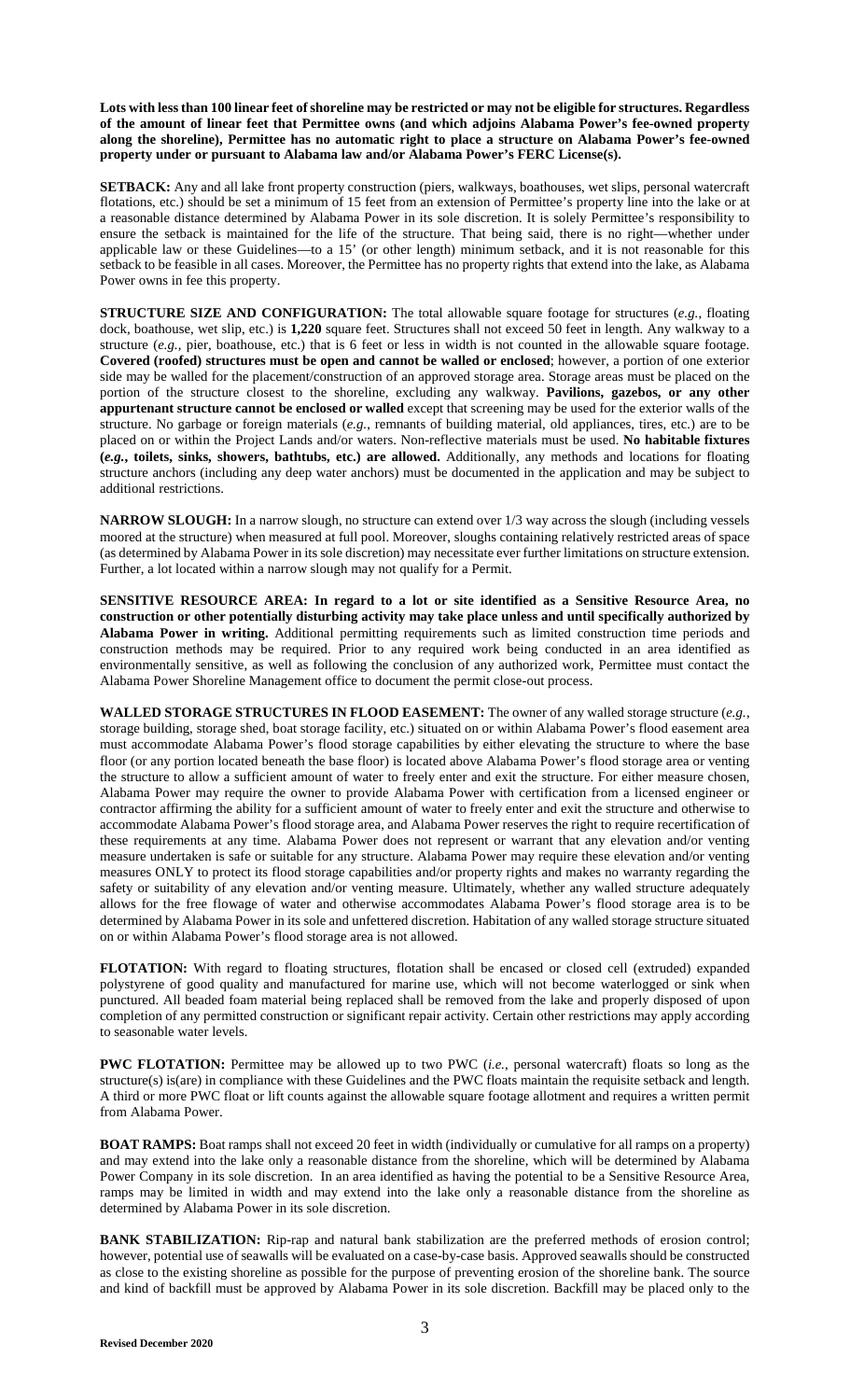contour of the natural slope of the property. No debris or foreign materials may be used as backfill. No new creosote products may be used. Rip-rap may be required at the toe of all new and reconstructed seawalls two feet above the lakebed and two feet out from the bottom of the seawall.

**BUFFER ZONE:** In order to enhance and protect wildlife habitat and nearshore environments, Permittee shall maintain a minimum 15-foot wide natural vegetative buffer on Alabama Power fee-owned lands (and Alabama Power recommends the same within Alabama Power's flood easement lands) measured horizontally from the top of the normal full pool of the lake (the "buffer zone"). As with Alabama Power's other fee-owned and/or flood easement lands, no construction and/or related activity may take place within the buffer zone without Alabama Power's prior written authorization. Certain activities are not permitted within the buffer zone, including but not necessarily limited to: changing the contour of the land; laying/seeding any sod, grass, and/or garden; constructing any habitable structure, fence, or, well; allowing the presence of any garbage, debris, or other foreign material; removing any tree measuring more than three inches in diameter; and clearing any shrubbery measuring more than four feet tall. Permittee potentially may be authorized to construct one (but no more than one) walkway within the buffer zone, but said potential walkway may not measure more than four feet in width.

**DREDGING:** Dredging material from the lakebed must be approved by Alabama Power prior to the removal of any material. Applications for dredging will be reviewed on a case-by-case basis and may require additional documentation. The proposed location of the spoil site for placement of dredged materials requires approval by Alabama Power and must be identified and included within the application. Spoils may not be placed in areas identified as potentially environmentally sensitive, adjacent waters, bottomland hardwoods, or wetlands, and spoils shall be placed in a confined upland area in such a manner that sediment will not re-enter the waterway or interfere with natural drainage.

**FENCES:** Fences are prohibited at the shoreline and may be restricted in other areas, and fences may not impede Project access. In any event, no fence may be constructed on or within Alabama Power's fee-owned and/or control strip lands without Alabama Power's express written consent (*i.e.*, via Alabama Power's issuance of a written Permit), and no fence may be constructed on or within Alabama Power's flood easement lands unless said fence allows for the free flowage of water.

**LEVEES OR FLOODWALLS:** No levee or floodwall may be placed or maintained on or within Alabama Power's fee-owned, flood easement, and/or control strip lands.

**CAMPER/TRAILER UNDERPINNINGS:** In regard to a camper, trailer, or similar facility situated within Alabama Power's flood easement and/or control strip lands, no such facility may be outfitted with underpinnings or otherwise rendered to be anything other than immediately mobile in the event of a flood/water rising occurrence.

**ROPE SWINGS:** No rope swing may be placed or maintained on or within Alabama Power's fee-owned property.

**SWIMMING POOLS/SPAS/HOT TUBS:** No swimming pool (whether an "in-ground" or "above-ground" pool), spa, or hot tub may be placed/installed or maintained on or within Alabama Power's fee-owned, flood easement, and/or control strip lands.

**RESIDENTIAL WATER WITHDRAWAL:** Permittee may withdraw water from the lake for residential use only. Permission may be temporarily suspended by Alabama Power in the event drought conditions exist. Nothing herein authorizes Permittee to withdraw water for commercial purposes.

**COVENANTS/DESIGN SCHEMES:** Alabama Power cooperates with developers and encourages compliance with covenants and/or other regulatory/design schemes put in place by developers in order to encourage best practices for shoreline management within the developments. It is Permittee's responsibility to obtain the necessary architectural board and/or other approvals, if such approval is a requirement, prior to any construction. **Lots purchased within Alabama Power subdivisions may be subject to additional restrictions.** 

**PERMIT ISSUANCE:** Upon approval by Alabama Power and payment of the requisite permit fee, Permittee will be issued a complete Permit and a pending permit tag will be placed at or near Permittee's lot.

The Permittee will have one year to complete construction and/or other permitted activity. Once the construction and/or permitted activity is complete, Permittee must notify Alabama Power of the completed construction and/or permitted activity, and an Alabama Power representative will confirm compliance with the terms of the permit and take photographs of the structure(s), remove the pending permit tag, and affix a permit tag at or near Permittee's lot that may not be removed for the life of the Permit.

## **ALABAMA POWER RESERVES THE RIGHT TO MAKE AND/OR REQUIRE EXCEPTIONS AND/OR MODIFICATIONS TO THE ABOVE CRITERIA AND PROVISIONS AT ITS SOLE DISCRETION.**

## **SECTION A-3**

# **TERMS AND CONDITIONS OF PERMITS REGARDING RESIDENTIAL SHORELINE CONSTRUCTION AND/OR RELATED ACTIVITY**

Any Permit regarding Residential Shoreline Construction and/or Related Activity granted by Alabama Power to the Permittee does and shall include and incorporate the following Terms and Conditions, and such Permit does and shall require the Permittee to comply with, and otherwise adhere to, the following Terms and Conditions: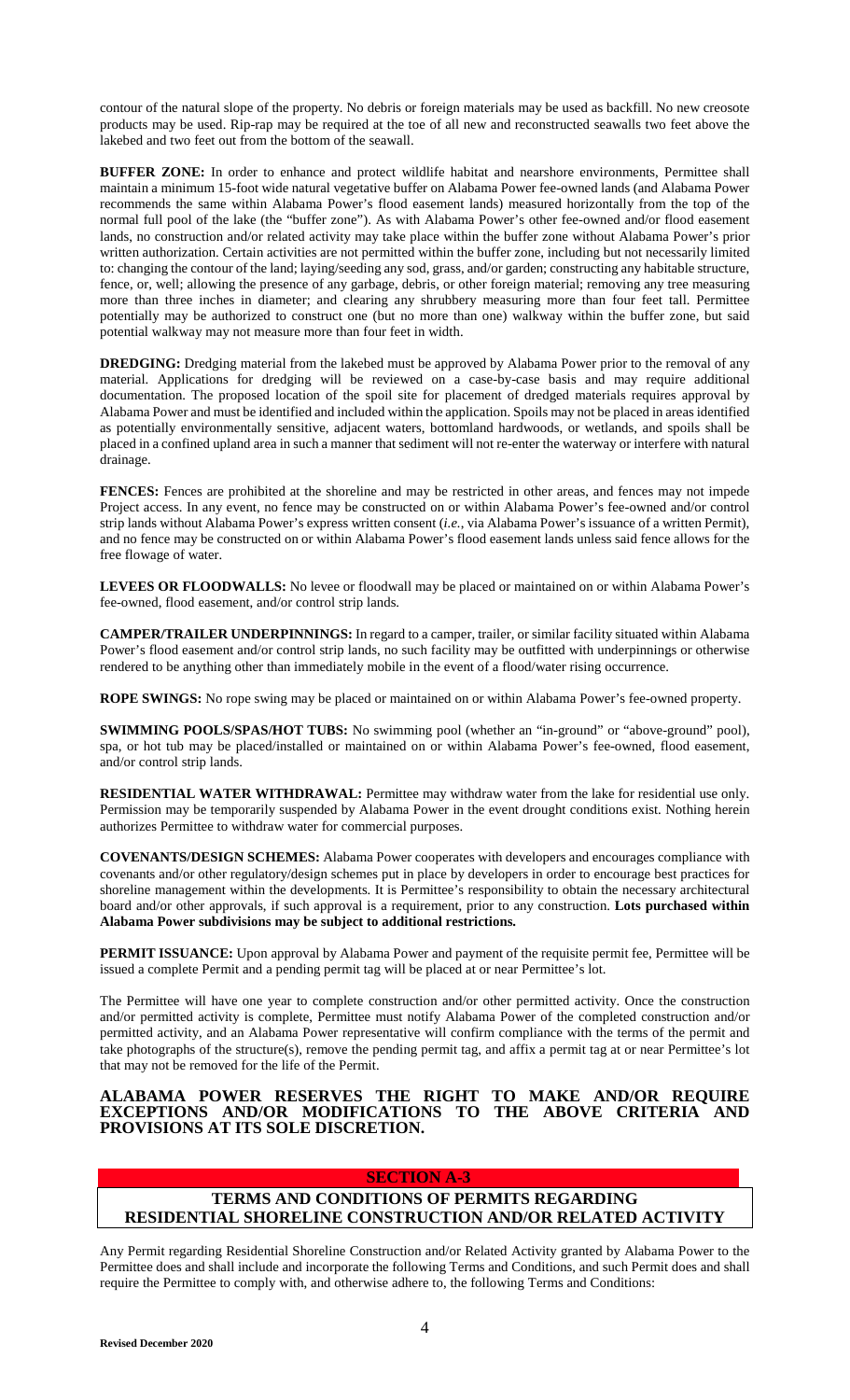- A-3.1 The Permit granted by Alabama Power to the Permittee is solely for the purpose described in the Permit.
- A-3.2 For any structure to be modified or constructed, the Permittee shall have obtained Alabama Power's written approval prior to beginning modification or construction, and no addition or design change shall be made to any permitted structure without the prior written approval of Alabama Power.
- A-3.3 The Permittee agrees to complete any permitted activity within one (1) year of the Permit issuance date. The Permit shall become null and void if the permitted activity is not completed within that period, unless Permittee obtained an extension in writing from Alabama Power prior to the expiration of the initial one (1) year period. An extension of the Permit will be treated as a modification of the Permit, and the Permittee may be required to pay a Permit Modification Fee (see Section A-4) prior to being issued an extension (and the maximum extension will be for ninety (90) days).
- A-3.4 The Permit Criteria and Provisions Applicable to Residential Shoreline Construction and/or Related Activity set forth above in Section A-2 shall apply to all Permits, and Permittee shall be bound thereby, unless and only to the extent that the Permit expressly provides or allows otherwise.
- A-3.5 Alabama Power must and does retain the full, unconditional, unrestricted, and complete right and privilege to raise or lower, restrict, control, store, retain, withhold, increase, decrease, retard, stop, obstruct, divert, or use the waters of the subject reservoir in any manner Alabama Power, its successors and assigns, may deem expedient; and the Permittee's erection, operation, maintenance, and use of facilities shall in no way interfere with such uses, regulations, or control of said reservoir or the waters thereof. The Permittee agrees that if subsequent operations by Alabama Power require an alteration in the location of any permitted facility, or if in the opinion of Alabama Power any permitted facility shall cause unreasonable obstruction to navigation or that the public interest so requires, or if for any other reason as determined by Alabama Power in its sole discretion, the Permittee shall be required, upon written notice from Alabama Power, to remove, alter, or relocate any permitted facility, without expense to Alabama Power.
- A-3.6 The Permit constitutes a mere license for use of Alabama Power's lands and/or waters, and Permittee agrees, on behalf of Permittee and Permittee's heirs, administrators, successors, and assigns, that no attempt will be made to set up any claim of property rights or interest in or to the subject reservoir or the adjacent lands of Alabama Power by reason of the use of any of the permitted facilities hereunder. The Permit does not convey any property rights, either in real estate or material, and does not authorize any unpermitted injury to private property or invasion of private rights or any infringement of Federal, State, or local laws or regulations. In keeping with the foregoing, should the Permittee cause (or allow to be caused) any unauthorized damage to Alabama Power's fee-owned lands (or any unauthorized interference to/with Alabama Power's flood easement and/or control strip rights), Alabama Power may require the Permittee to remediate any such damage (or any such interference) and, if so, the Permittee must complete such remediation work within the time period prescribed by Alabama Power and at the Permittee's sole expense (and the Permittee further may be subject to any applicable Permit Fee as determined by Alabama Power (see Section A-4)). This Permit does not eliminate the necessity of the Permittee obtaining any Federal, State, or local assent required by law for the construction, operation, or maintenance of any permitted facility. The Permit does not convey a view or easement in light or air, and Alabama Power makes no guarantee of any particular view. The Permittee acknowledges that there is no right to a view or light or air under Alabama law.
- A-3.7 The Permittee agrees and covenants to indemnify, release, and hold harmless Alabama Power, its officers, agents, and employees, from and against any and all causes of action, suits at law or equity, or claims or demands, or from any liability of any nature whatsoever for or on account of any actual or alleged damages to persons or property, including any permitted facility (including but not limited to any floating structure anchor/deep water anchor) and including without limitation any and all alleged damages resulting from any issue existing between Permittee and Permittee's adjoining landowners (*i.e.*, neighbors), growing out of Alabama Power's issuance of this Permit or the ownership, construction, operation, and/or maintenance by the Permittee of any of the permitted or other facilities situated within the Project boundary.
- A-3.8 Alabama Power shall in no case be liable for any damage or injury to any permitted facility that may be caused by nature or caused by or result from subsequent operations undertaken by Alabama Power, or any Federal, State, or local government agency, for the improvement of navigation or for other lawful purposes, and no claims or right to compensation shall accrue from any such damage. Moreover, no attempt shall be made by the Permittee to forbid the full and free use by the public of all navigable waters or Project lands adjacent to any permitted facility or to unreasonably interfere with navigation in connection with the ownership, construction, operation, and/or maintenance of any of the permitted facilities.
- A-3.9 The Permittee shall at all times ensure that the permitted facilities are constructed and maintained in such a manner as to be consistent with shoreline aesthetic values (as may be determined by Alabama Power in its sole discretion), and comply with all applicable Federal, State, and local health and safety codes, rules, ordinances, laws, and regulations.
- A-3.10 The construction, operation, maintenance, and use of any permitted facility are subject to all applicable Federal, State, and local laws, codes, rules, ordinances, and regulations, as well as all directives, instructions, or requirements of Alabama Power. All expenses and responsibilities for the construction and maintenance of the permitted facilities, including the expenses of obtaining any necessary Federal, State, and local permits or approvals, shall be borne solely by the Permittee.
- A-3.11 The Permittee is solely responsible for proper design, engineering, construction, modification, and/or maintenance of the permitted facilities. Issuance of the Permit is not a guarantee or assurance that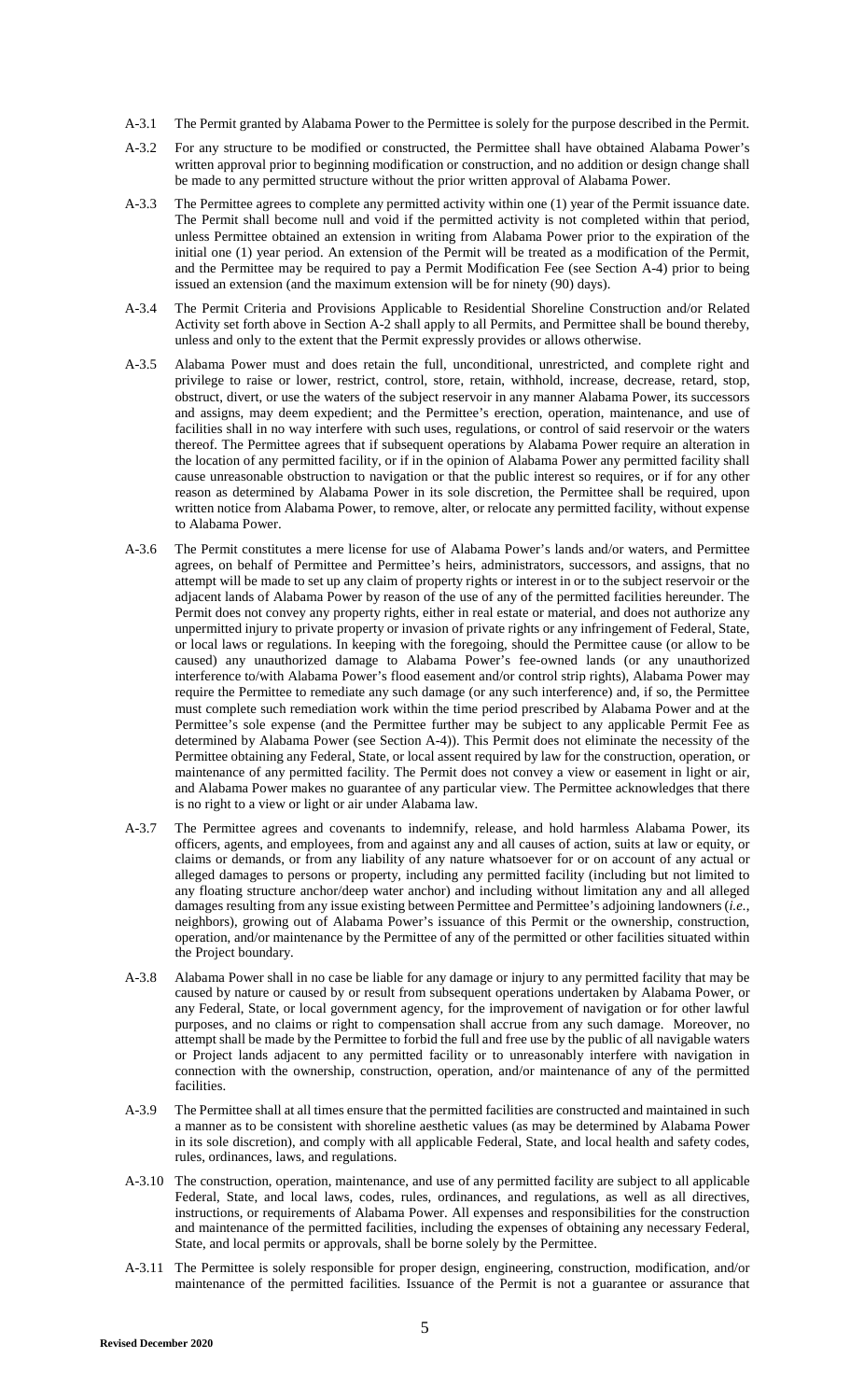Permittee's facilities (and/or any modifications thereto) are safe, proper, or adequate for the purpose intended. The Permittee solely shall have the obligation of ensuring that the permitted facilities are constructed, modified, and/or maintained in a good state of repair.

- A-3.12 The Permittee shall construct, operate, and/or maintain the permitted facilities in a manner so as to minimize any adverse impact on fish, wildlife, shoreline wetlands, adjacent streams, lake waters, or cultural resources.
- A-3.13 In the event artifacts or archaeological features are encountered or are believed to be encountered during construction or other activity, all potentially disturbing work/activity shall cease and Permittee shall immediately contact the appropriate Alabama Power Shoreline Management office.
- A-3.14 No permitted structures shall be used (or be usable) for human habitation on Alabama Power's feeowned or flood easement lands, and no habitable fixture (*e.g.*, toilet, sink, shower, bathtub, etc.) may be placed in or attached to any permitted structure.
- A-3.15 Save for the occasional (*i.e.*, non-primary) temporary rental-by-owner arrangement (*e.g.*, "Airbnb" or "VRBO"), Permittee shall not charge others for use of any permitted facility, and no commercial activity may be engaged in, on Alabama Power's fee-owned property. The Permittee hereby covenants and agrees that the Permittee will not cause or allow any illegal activity to take place on Alabama Power's fee-owned property.
- A-3.16 The size, design, location, and material (when specified by the Permit) of all permitted facilities shall conform to what is shown in the Permit's "Sketch of Permitted Structures" and/or as otherwise set forth in the Permit. Any proposed changes must be approved in writing by Alabama Power, and any applicable Permit Modification Fee (or any other applicable fee; see Section A-4) must be paid prior to any construction/modification activity.
- A-3.17 Permittee shall cooperate with and participate in the program of solid waste disposal in effect in the area of any permitted facility. Permittee shall keep the lands and waters occupied by and surrounding the permitted facilities free of all waste, garbage, and other unsightly debris, possessions, and materials (including but not limited to those of useless or limited value). Further, Permittee shall comply with all local health codes, rules, ordinances, laws, and regulations.
- A-3.18 The Permit is non-transferable absent Alabama Power's written consent; the Permit and Permittee's rights thereunder are personal to Permittee and may not be assigned without the express written consent of Alabama Power, which Alabama Power may grant or withhold in its sole discretion and without regard to any standard of reasonableness or otherwise. In the event Permittee conveys or otherwise transfers the adjacent land or leasehold, Permittee shall give to Alabama Power notice in writing of the name and address of the intended transferee at least seven (7) days prior to the transfer. Permittee shall provide prior notice to any potential transferee of the existence and terms of the Permit. In the event that Alabama Power shall not give its written consent to the assignment of the Permit to any purported transferee, any attempted transfer of the Permit shall be voidable by Alabama Power, but such purported transferee shall nonetheless be bound by the terms, conditions, and provisions of the Permit, and the continued use of the permitted facilities by any such purported transferee shall conclusively be deemed the purported transferee's agreement to be bound by all the terms, conditions, and provisions hereof.
- A-3.19 If, in the sole opinion of Alabama Power, the Permittee has failed to comply with any of the terms, conditions, and/or provisions hereof, or with any additional conditions imposed by Alabama Power, or any Federal, State, or local government agency, the Permittee shall take appropriate action to correct the violation. If the violation continues for a period of thirty (30) days after notice thereof by Alabama Power, Alabama Power may in its sole discretion, cancel/revoke/terminate the Permit and Alabama Power may remove or require Permittee to remove, or cause to be removed from the Project lands and waters within thirty (30) days, any facility constructed or maintained thereunder, at Permittee's sole expense and without any additional notice to Permittee. If the Permittee fails to remove and so restore to the satisfaction of Alabama Power, Alabama Power may do so and may recover the cost thereof from the Permittee.
- A-3.20 Notwithstanding the preceding condition, if in the opinion of Alabama Power emergency circumstances dictate or the public interest necessitates, or for any other reason whatsoever as determined by Alabama Power in its sole discretion, Alabama Power may summarily revoke the Permit. Once the Permit has been revoked, the Permittee must remove the permitted facilities within thirty (30) days and restore the Project lands and/or waters to their former condition at the Permittee's expense. If the Permittee fails to remove and so restore to the satisfaction of Alabama Power, Alabama Power may do so without any additional notice to Permittee and may recover the cost thereof from the Permittee.
- A-3.21 In the event Alabama Power removes any permitted facility for any reason herein, Alabama Power may, at its sole discretion, dispose of or destroy the same.
- A-3.22 Alabama Power's rights contained herein, including without limitation Alabama Power's rights to remove the Permittee's facilities upon revocation, cancellation, expiration, or termination of the Permit, rights to recover the cost thereof from the Permittee, and rights to recover attorneys' fees, shall survive the revocation, cancellation, expiration, or termination of the Permit.
- A-3.23 If it is determined by Alabama Power, the Permittee, or a Federal or State agency that the Permittee is performing work that may affect species listed as threatened or endangered under the Endangered Species Act or the habitat of such species, the Permittee must notify Alabama Power in writing (if determined by any person or entity other than Alabama Power) and must cease and desist any and all potentially affecting work until further notified in writing by Alabama Power. Should Permittee fail to comply with any term, condition, criterion, or provision herein (and/or any other requirement or directive of Alabama Power or any government agency) regarding the protection of a Sensitive Resource Area,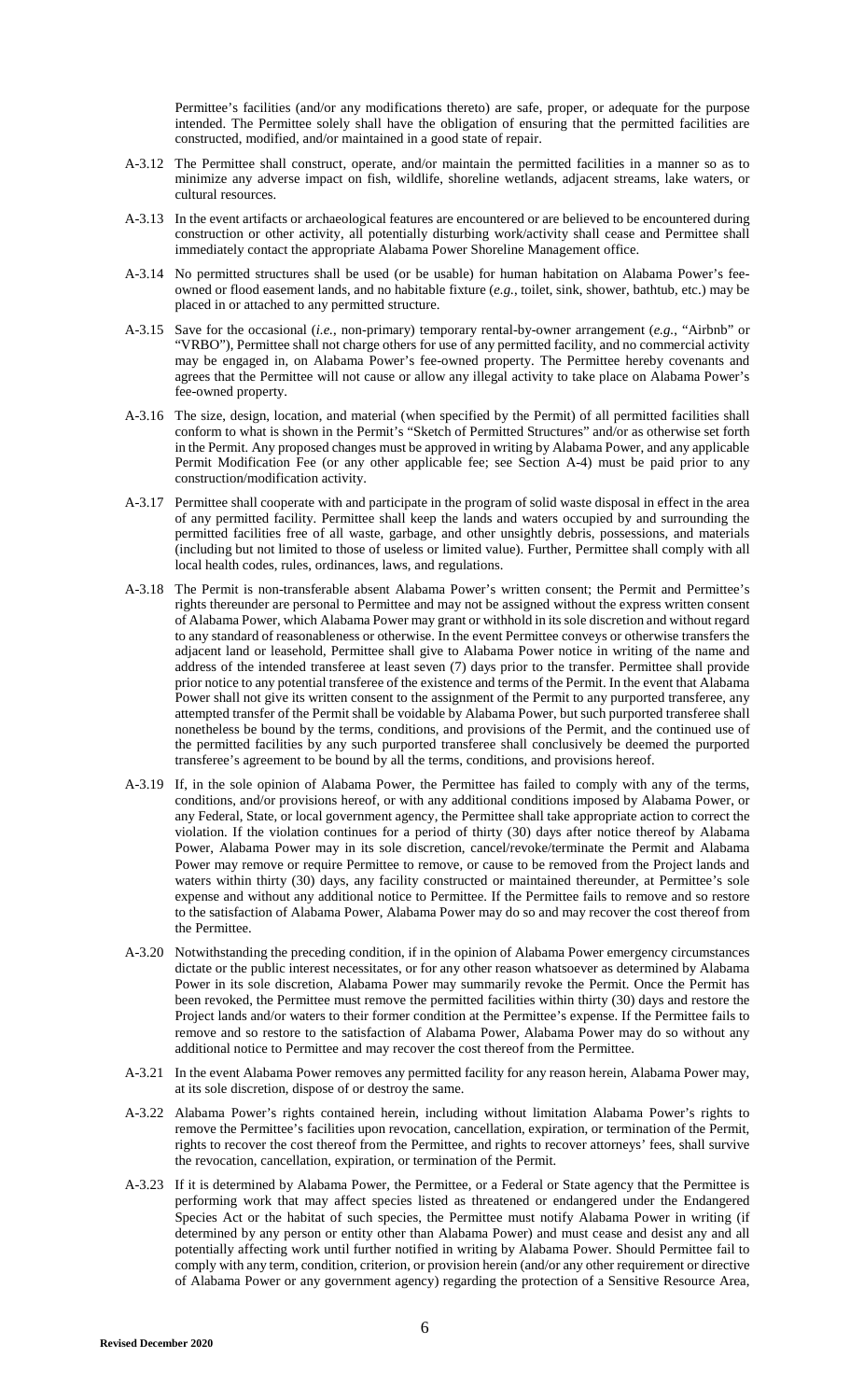Permittee shall be solely responsible for correcting and remedying any and all such non-compliance within a time period determined by Alabama Power in its sole discretion.

- A-3.24 Any Permittee that is issued a Programmatic General Permit ("PGP") by Alabama Power on behalf of the U.S. Army Corps of Engineers will be responsible for complying with the Special and General Conditions contained within the PGPs and with any project specific conditions provided. A copy of the PGPs for minor activities on Alabama Power reservoirs is availab[le from Alabama Power's Shoreline](https://apcshorelines.com/shoreline-management/)  [Management office and/or on the web sites of Alabama Power \(https://apcshorelines.com/shoreline](https://apcshorelines.com/shoreline-management/)management/) and the U.S. Army Corps of Engineers (http://www.sam.usace.army.mil/Missions/Regulatory/GeneralPermits.aspx). The Permittee further shall minimize adverse impacts to State waters by strictly adhering to the ADEM Special Conditions and Best Management Practices that can be found on Alabama Power's Shoreline Management website at: https://apcshorelines.com/shoreline-management/. The Permittee further shall comply with any specific terms and conditions as listed in any Approval Letter provided from Alabama Power's Environmental Affairs Department.
- A-3.25 No delay or omission of Alabama Power to exercise any right, power, or remedy hereunder shall exhaust or impair any such right, power, or remedy or shall be construed to be a waiver of the same or a waiver of any default by the Permittee, or acquiescence in such a default; and every right, power, and remedy given hereunder to Alabama Power may be exercised from time to time and as often as Alabama Power may elect. No waiver of any default hereunder shall extend to or shall affect any subsequent or any other then existing default or shall impair any rights, powers, or remedies of Alabama Power. No right, power, or remedy conferred upon or reserved to Alabama Power under the Permit is intended to be exclusive of any other right, power, or remedy, but each and every such right, power, and remedy shall be cumulative and concurrent and shall be in addition to any other right, power, and remedy given hereunder or otherwise available at law or in equity. It is agreed that in any proceeding by Alabama Power to enforce the Permit (whether in whole or in part), damages alone may not be an adequate remedy, and Alabama Power shall have the unfettered right to seek and obtain injunctive and other equitable relief in addition to monetary damages. The obligations of the Permittee under the Permit are joint and several.
- A-3.26 The Permit and the rights of Alabama Power under the Permit may be assigned by Alabama Power, and the Permit shall be enforceable by any assignee, transferee, or successor of Alabama Power.
- A-3.27 The Permittee shall assess and pay all taxes attributable to any of the permitted facilities and all land and personal property of the Permittee.
- A-3.28 The Permit and the permission given hereby are subject to all easements, restrictions, reservations, and other matters that may affect Alabama Power's right, title, and interest in and to the Project lands and/or waters, whether the same are of record, are discoverable by an accurate survey or inspection of the Project lands and/or waters, or are shown in drawings on file with Alabama Power which shall be made available to the Permittee for inspection upon request made reasonably in advance of such inspection.
- A-3.29 The Permittee agrees and represents that the construction and use of any of the permitted facilities by the Permittee is with Alabama Power's consent and permission only and in consideration of the Permittee's recognition of Alabama Power's superior rights and the Permittee's agreement to comply with all of the terms and conditions of the Permit.
- A-3.30 Where written notice from Alabama Power to the Permittee is contemplated herein, any such notice shall be addressed to the Permittee at the Permittee's address set forth in the Permit. Where written notice from the Permittee to Alabama Power is contemplated herein, any such notice shall be addressed to Alabama Power's Shoreline Management office (P.O. Box 540, Clanton, AL 35046).
- A-3.31 The Permit sets forth the entire understanding and agreement among and/or between Permittee and Alabama Power with respect to the subject matter of the Permit and supersedes any prior or contemporaneous oral and/or written agreements or representations among and/or between Permittee and Alabama Power with respect to the subject matter of the Permit.
- A-3.32 Should any of the terms, conditions, and/or provisions set forth in this Section A-3 be determined to be invalid by any court, agency, or any other tribunal of competent jurisdiction, such determination shall not affect the enforceability of the other terms, conditions, and/or provisions herein, and to this end the terms, conditions, and/or provisions of this Section A-3 are declared severable.

#### **SECTION A-4**

## **APPLICABLE PERMIT FEES REGARDING RESIDENTIAL SHORELINE CONSTRUCTION AND/OR RELATED ACTIVITY**

The Permittee acknowledges and agrees to pay any below-described fee (as deemed applicable and appropriate by Alabama Power in its sole discretion) to Alabama Power:

### **General Construction Fee: \$400.00**

This non-refundable fee applies to any and all new residential shoreline construction activity (other than for an Elevated Structure) authorized by a single Permit (*e.g.*, a Permit issued to the Permittee authorizing the Permittee's construction of a new pier, boathouse, seawall (or adding linear footage to an existing seawall), rip rap (or adding linear footage to existing rip rap), boat ramp, stairs, steps, gazebo, pavilion, float, boardwalk, camper pad/cover, deck, wet slip, lakebed pylons/posts, etc.), and the Permittee shall pay this fee to Alabama Power prior to or at Alabama Power's issuance of the Permit. The Permittee must contact his or her local Alabama Power Shoreline Management office prior to conducting any construction activity.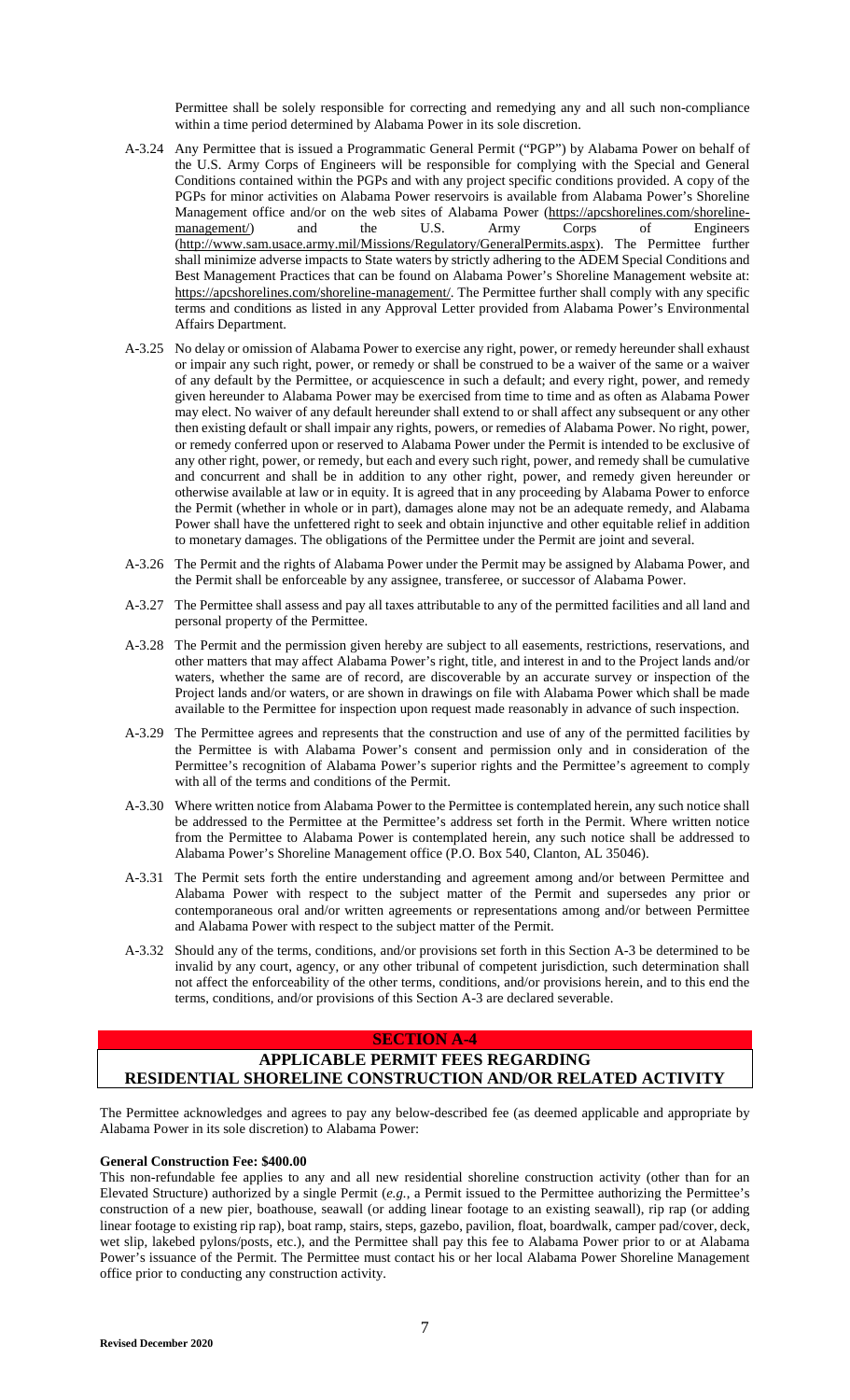#### **Elevated Structure Construction Fee: \$500.00**

This non-refundable fee applies to any construction of an Elevated Structure authorized by a single Permit, and the Permittee shall pay this fee to Alabama Power prior to or at Alabama Power's issuance of the Permit. The Permittee must contact his or her local Alabama Power Shoreline Management office prior to conducting any Elevated Structure construction activity.

#### **General Repair Fee: \$200.00**

This non-refundable fee applies to any and all residential shoreline structure repair activity of a substantial degree (including **but not limited to** adding rip rap to an existing rip rap footprint); whether such activity arises to a "substantial degree" shall be determined by Alabama Power in its sole discretion. The Permittee must contact his or her local Alabama Power Shoreline Management office prior to conducting any potentially substantial repair work; indeed, under certain circumstances, it may be that the Permittee first must obtain a new Permit from Alabama Power before the Permittee can conduct (or cause to be conducted) any substantial repair work of the structure at issue. The Permittee shall pay this fee to Alabama Power prior to the performance of any applicable repair work. (Note: A permitted dock or similar permitted structure may be moved offsite for purposes of repair work so long as the dock or similar permitted structure is placed back in its same prior permitted location, and this General Repair Fee will apply to such an occurrence.)

#### **Permit Modification Fee: \$100.00**

This non-refundable fee applies to any modification, revision, or change to an applied-for Permit, where such modification, change, or revision is requested or otherwise prompted by the Permittee after his or her Permit request has been approved by Alabama Power but before construction is complete. The Permittee shall pay this fee to Alabama Power prior to the issuance of any modified Permit.

#### **Unauthorized Construction Fee: \$600.00**

This non-refundable fee applies to any instance where the Permittee constructs (or allows the construction of) a structure within the Project lands and/or waters (including on or within Alabama Power's fee-owned, flood easement, and/or control strip lands) without first having obtained Alabama Power's written approval. This fee shall be due to be paid by Permittee to Alabama Power within thirty (30) days of demand for payment made by Alabama Power; moreover, all unauthorized construction activity must cease unless and until Alabama Power permits the same in writing. Additionally, should the Permittee construct such an unauthorized structure, the Permittee may be required to remove the unauthorized constructed structure or bring the unauthorized constructed structure into compliance with these Guidelines (as determined and instructed by Alabama Power, and within the time period prescribed by Alabama Power) at the Permittee's sole expense.

#### **Unauthorized Structure Repair Fee: \$400.00**

This non-refundable fee applies to any instance where the Permittee substantially repairs or modifies (or allows the substantial repair or modification of) a structure within the Project lands and/or waters (including on or within Alabama Power's fee-owned, flood easement, and/or control strip lands) without first having obtained Alabama Power's written approval to do so; whether such activity arises to a "substantial" degree shall be determined by Alabama Power in its sole discretion. This fee shall be due to be paid by Permittee to Alabama Power within thirty (30) days of demand for payment made by Alabama Power; moreover, all unauthorized structure repair and/or modification activity must cease unless and until Alabama Power permits the same in writing.

#### **Non-Compliance Fee: \$800.00**

This non-refundable fee applies to any instance where the Permittee has obtained Alabama Power's written approval to conduct certain construction and/or repair or modification activity, but thereafter the Permittee constructs (or allows the construction of) and/or repairs or modifies (or allows the repair or modification of) a structure within the Project lands and/or waters (including on or within Alabama Power's fee-owned, flood easement, and/or control strip lands), and such construction and/or repair/modification activity does not comport with the specifications, dimensions, materials, and/or the like previously permitted or otherwise approved in writing by Alabama Power. This fee shall be due to be paid by Permittee to Alabama Power within thirty (30) days of demand for payment made by Alabama Power. Moreover, in addition to being required to pay this Non-Compliance Fee, the Permittee acknowledges and agrees that the Permittee must bring the subject structure(s) into compliance with the specifications, dimensions, materials, and/or the like previously permitted or otherwise approved in writing by Alabama Power and within the time period prescribed by Alabama Power and at the Permittee's sole expense.

The Permittee acknowledges and agrees that the Permittee also shall be responsible for the payment of all costs and expenses, including but not necessarily limited to attorneys' fees and court costs, incurred by Alabama Power in connection with Alabama Power's effort to collect any of the fees outlined in this section.

Should a previously permitted structure be totally destroyed by natural causes (*e.g.*, storm, fire, etc.), the Permittee may apply to Alabama Power for a permit to construct a replacement structure in compliance with and pursuant to these Guidelines, and the Permittee will not be subject to any of the above Permit Fees so long as application is made within one hundred eighty (180) days of the structure's destruction.

#### **ATTORNEYS' FEES**

By accepting a Permit from Alabama Power Company and/or maintaining a structure or structures on Alabama Power's fee-owned, flood easement, and/or control strip lands, the Permittee agrees and acknowledges that Alabama Power has a right to request, and the Permittee has an obligation to pay, any and all attorneys' fees, expenses, and/or costs incurred by Alabama Power relating to the enforcement of any of the provisions, terms, and/or conditions of the Permit (which includes these Guidelines), including, without limitation, any and all attorneys' fees, expenses, and costs incurred by Alabama Power relating to remedying any action, construction, or activity that is not in compliance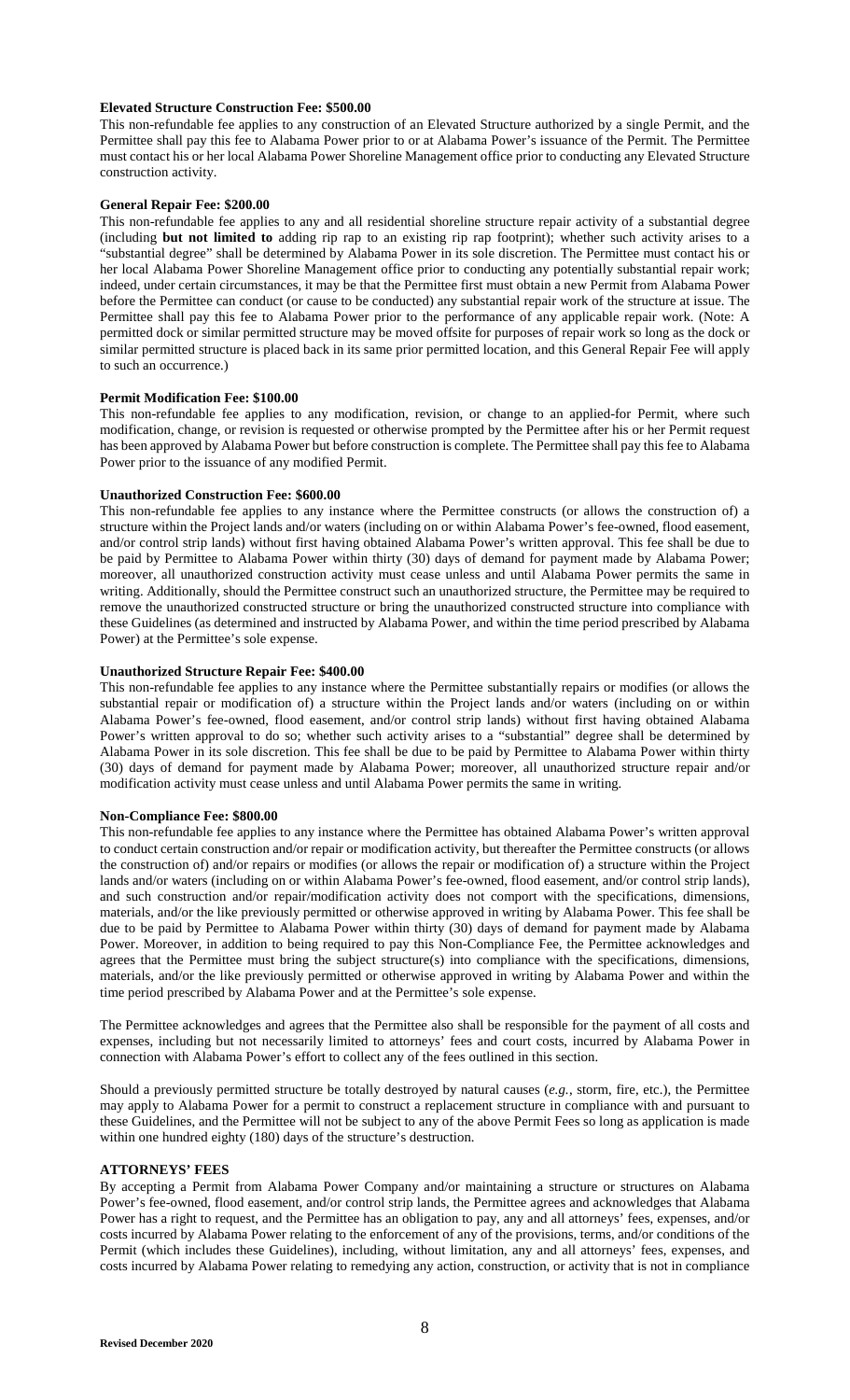with the Permit (which includes these Guidelines), whether caused by the Permittee and/or the Permittee's family members, guests, agents, employees, and/or contractors.

## **Permittee Statement: I have received, read, understand, and agree to abide by and otherwise adhere to these Guidelines.**

Signed: Permittee

**Signed:** Date: <u>**Date: Date: Date: Date: Propriet: Date: Propriet: Date: Propriet: Date: Propriet: Propriet: Propriet: Propriet: Propriet: Propriet: Propriet: Propriet: Propriet: Prop</u>**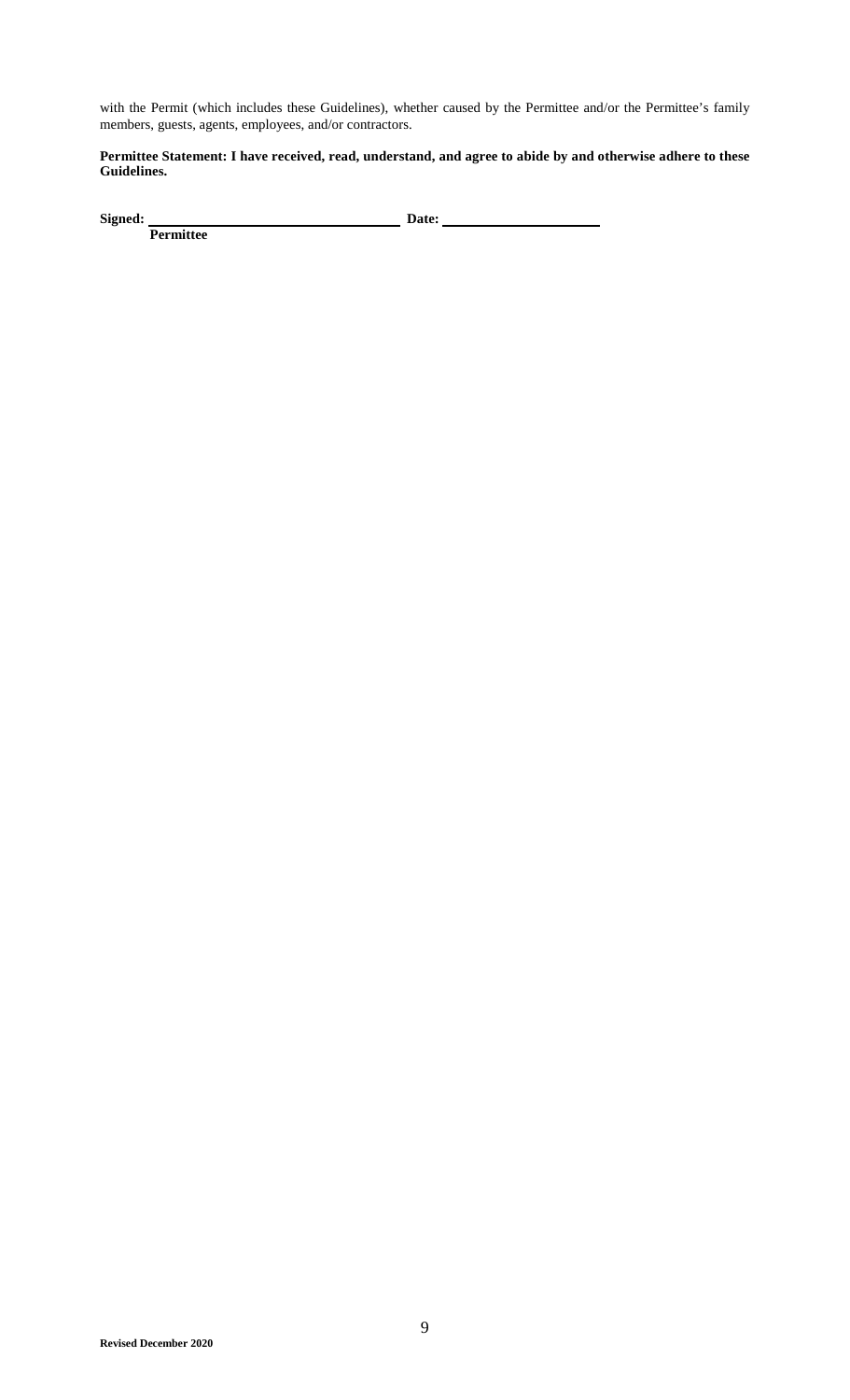## **SECTION B-1**

# **INITIAL STEPS FOR PERMITS REGARDING ELEVATED SINGLE-FAMILY STRUCTURES (APPLICABLE ONLY TO, AND ALLOWED ONLY AT, LAY LAKE)**

[Contact your local Ala](https://apcshorelines.com/)bama Power Company ("Alabama Power") Shoreline Management Office via https://apcshorelines.com/ prior to beginning any construction on or within Project Lands and/or waters. **A written permit must be obtained from Alabama Power before any construction work may take place on Alabama Power's fee-owned and/or flood easement lands. Verbal approval is not sufficient.**

An appropriate elevated single-family habitable structure ("Elevated Structure"; sometimes referred to in the plural as "Elevated Structures") will be conditionally allowed within Alabama Power's flood easement area of the Project lands at Lay Lake via Alabama Power's issuance of a Residential Shoreline Permit (the "Permit") to the Elevated Structure owner(s) ("Permittee" or "the Permittee").

A representative of Alabama Power will be available to meet with you at the site to discuss and review your proposed Elevated Structure work. In order to receive a Permit, you must provide the following to your Alabama Power Shoreline Management representative:

- 1. A signed copy of these Guidelines;
- 2. A copy of the current deed for the property at issue or a copy of the lease if the property at issue is being leased;
- 3. Conceptual plans for, or other documentation regarding, the proposed Elevated Structure confirming, to Alabama Power's satisfaction, that the Elevated Structure is a single-family residential structure and that no enclosures or flooring or building materials beyond those necessary for elevating the structure (*e.g.*, footings, stilts, etc.) will be located within Alabama Power's feeowned property and/or flood easement;
- 4. A sketch of all existing and additionally proposed shoreline structures (*i.e.*, additional to the proposed Elevated Structure);
- 5. A survey of the property that identifies the location of the proposed Elevated Structure vis-à-vis the adjoining property lines and the full pool elevation, and confirms that the lowest floor of the proposed Elevated Structure is located above the applicable flood easement elevation;
- 6. A certification from the applicable local health department approving the sanitation system associated with the proposed Elevated Structure; and
- 7. Any other relevant documentation as determined and required by Alabama Power.

Alabama Power will review the requisite documentation and determine eligibility.

# **SECTION B-2 PERMIT CRITERIA AND PROVISIONS APPLICABLE TO ELEVATED SINGLE-FAMILY STRUCTURES (APPLICABLE ONLY TO, AND ALLOWED ONLY AT, LAY LAKE)**

**Alabama Power makes no representation or warranty that any Elevated Structure is safe or suitable.** The Permittee of an Elevated Structure accepts sole responsibility for complying with all applicable restrictions, subdivision covenants, ordinances, health and sanitation regulations and codes, and building codes with regard to his or her Elevated Structure(s).

All Elevated Structures must maintain a 25 foot setback from the full pool elevation. No flooring or other building materials beyond those necessary for elevating the Elevated Structure (*e.g.*, footings, stilts, etc.) may be located on Alabama Power's fee-owned property and/or within Alabama Power's flood easement elevation. No storage rooms may be installed or otherwise implemented underneath the flooring of an Elevated Structure, and only screen or a chain-link fence may be used to enclose (or otherwise installed underneath the flooring of) an Elevated Structure. All septic systems must be approved by proper authorities prior to Permit issuance and prior to beginning construction.

The Permit Criteria and Provisions Applicable to Residential Shoreline Construction and/or Related Activity set forth in Section A-2 shall apply to the Permittee's Permit concerning an Elevated Structure (and Permittee shall be bound thereby) unless and only to the extent that the Permittee's Permit provides or allows otherwise.

The Permittee will have one year to complete construction of the Elevated Structure. Once the construction is complete, the Permittee must notify Alabama Power of the completed construction, and an Alabama Power representative will confirm compliance with the terms of the Permit and take photographs of the Elevated Structure, remove the pending permit tag, and affix a permit tag at the Permittee's lot that may not be removed for the life of the Permit.

**PROBATE COURT RECORDING:** The Permittee acknowledges and understands that Alabama Power may record a copy of the Permittee's Permit for the Elevated Structure (which will include these Guidelines and any other appropriate documentation, as determined by Alabama Power in its sole discretion) in the applicable local probate court.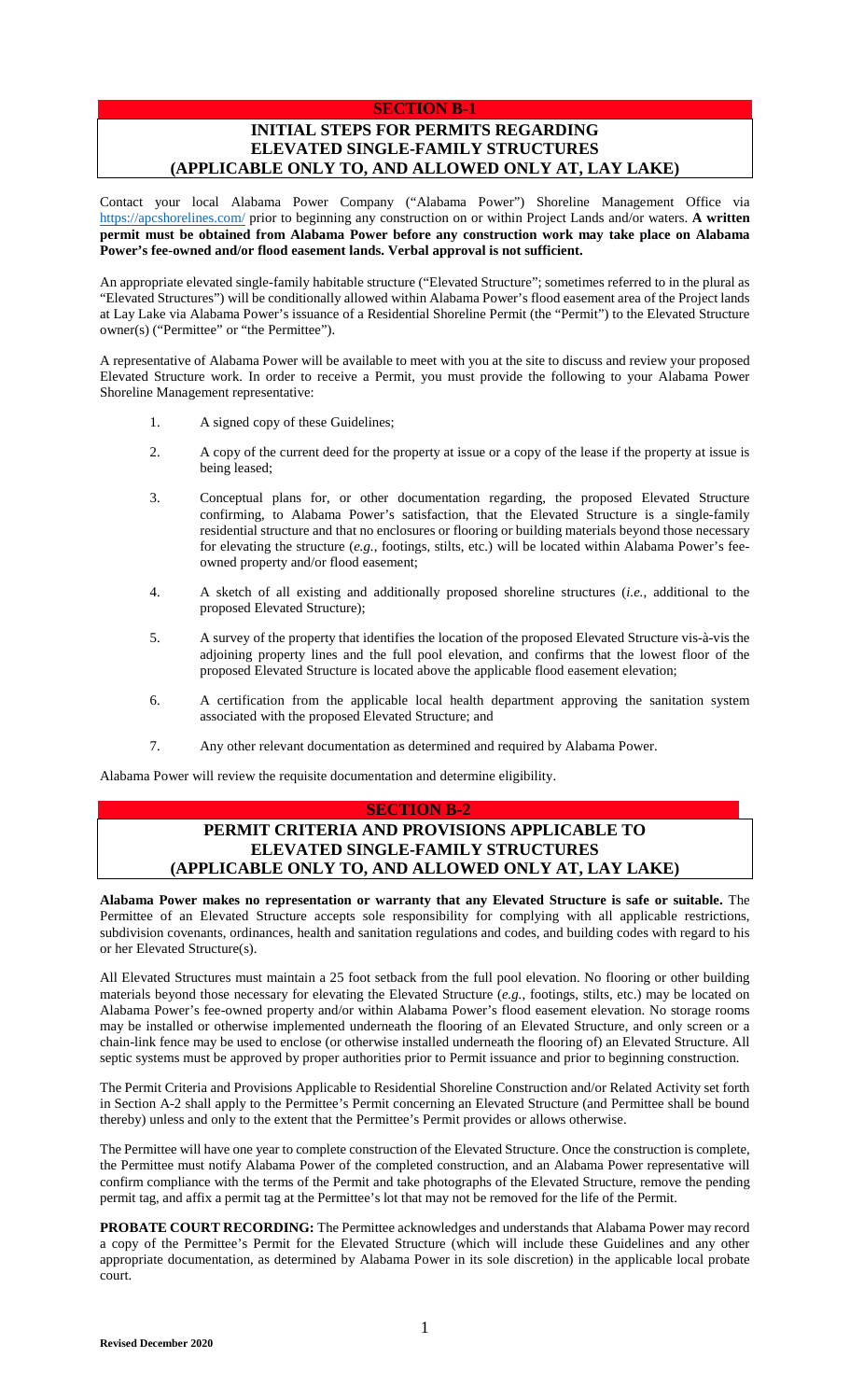## **ALABAMA POWER RESERVES THE RIGHT TO MAKE AND/OR REQUIRE EXCEPTIONS AND/OR MODIFICATIONS TO THE ABOVE CRITERIA AND PROVISIONS AT ITS SOLE DISCRETION.**

# **SECTION B-3 TERMS AND CONDITIONS OF PERMITS REGARDING ELEVATED SINGLE-FAMILY STRUCTURES (APPLICABLE ONLY TO, AND ALLOWED ONLY AT, LAY LAKE)**

Any Permit regarding an Elevated Structure granted by Alabama Power to the Permittee does and shall include and incorporate the following Terms and Conditions, and such Permit does and shall require the Permittee to comply with, and otherwise adhere to, the following Terms and Conditions:

- B-3.1 The Permit granted by Alabama Power to the Permittee is solely for the purpose described in the Permit.
- B-3.2 Alabama Power expressly gives its consent and permission to the Permittee to construct and maintain the Elevated Structure upon the Subject Land, subject to the terms and conditions of this Section B-3; the Elevated Structure and the Subject Land are more particularly described in the "Appendix: Elevated Structure(s)" attached hereto, which is incorporated in, and made a part of, the Permit. The Permittee agrees to complete construction of the Elevated Structure within one (1) year of the Permit issuance date. The Permit shall become null and void if the construction is not completed within that period, unless Permittee obtained an extension in writing from Alabama Power prior to the expiration of the initial one (1) year period. An extension of the Permit will be treated as a modification of the Permit, and the Permittee may be required to pay a Permit Modification Fee (see Section A-4) prior to being issued an extension (and the maximum extension will be for no more than ninety (90) days). All expenses and responsibilities for the construction and maintenance of the Elevated Structure, including the expenses of obtaining any necessary Federal, State, and local permits or approvals, shall be borne solely by the Permittee. The size, design, location, and material (when specified by the Permit) of the Elevated Structure shall conform to what is shown in the attached "Appendix: Elevated Structure(s)" and/or as otherwise set forth in the Permit. Any applicable Permit Modification Fee (or any other applicable fee; see Section A-4) must be paid prior to any construction/modification activity.
- B-3.3 The Permit applies only to the Elevated Structure described in the "Appendix: Elevated Structure(s)" attached hereto and made a part hereof as approved by Alabama Power. The Permit does not give the Permittee any right to modify or expand the Elevated Structure without prior written approval of Alabama Power. The Permit constitutes a mere license and does not convey any property rights, either in real estate or material, and does not authorize any unpermitted injury to private property or invasion of private rights or any infringement of Federal, State, or local laws or regulations. In keeping with the foregoing, should the Permittee cause (or allow to be caused) any unauthorized damage to Alabama Power's fee-owned lands (or any unauthorized interference to/with Alabama Power's flood easement rights), Alabama Power may require the Permittee to remediate any such damage (or any such interference) and, if so, the Permittee must complete such remediation work within the time period prescribed by Alabama Power and at the Permittee's sole expense (and the Permittee further may be subject to any applicable Permit Fee as determined by Alabama Power (see Section A-4)). This Permit does not eliminate the necessity of the Permittee obtaining any Federal, State, or local permission required by law for the construction, operation, or maintenance of the Elevated Structure. The Permittee agrees that neither by the occupancy of the Elevated Structure, nor in any other way, does or shall the Permittee: a) make any claim of property rights or interests in or to Alabama Power's fee-owned and/or flood easement lands adverse to Alabama Power's rights therein; b) make any other claim adverse to Alabama Power; or c) deny or impair Alabama Power's right to use and enjoy its fee-owned and/or flood easement lands.
- B-3.4 The Permit Criteria and Provisions Applicable to Residential Shoreline Construction and/or Related Activity set forth in Section A-2 shall apply to Permittee's Permit concerning the Elevated Structure (and Permittee shall be bound thereby) unless and only to the extent that the Permit provides or allows otherwise. Likewise, the Permit Criteria and Provisions Applicable to Elevated Single-Family Structures set forth above in Section B-2 shall apply to Permittee's Permit concerning the Elevated Structure, and Permittee shall be bound thereby, unless and only to the extent that the Permit provides or allows otherwise.
- B-3.5 The Permittee agrees and represents that the construction and use of the Elevated Structure on the Subject Land by the Permittee is with Alabama Power's consent and permission only and in consideration of the Permittee's recognition of Alabama Power's superior rights and the Permittee's agreement to comply with all of the terms and conditions of the Permit.
- B-3.6 The Permittee acknowledges that the Lay Dam Project is the property of Alabama Power and that the Lay Dam was built and is being operated and maintained to hold back, retain, accumulate, store, release, and assist in controlling the waters of the Coosa River and its tributaries. In connection therewith, FERC has issued to Alabama Power a license for the Lay Dam Project (Project No. 2146) (together with any modification thereof or replacement license, the "FERC License"). Alabama Power reserves the full, unconditional, unrestricted, and complete right and privilege to raise or lower, restrict, control, store, retain, withhold, increase, decrease, retard, stop, obstruct, divert, release, or use the waters of said reservoir in any manner Alabama Power, its successors and assigns may deem appropriate. The Permittee is informed and understands that in the operation of Alabama Power's business and in the exercise of Alabama Power's rights on the Subject Land, there may be fluctuations in the water level in the Lay Dam reservoir (*i.e.*, Lay Lake), and it is understood and agreed that the Permit shall be subject at all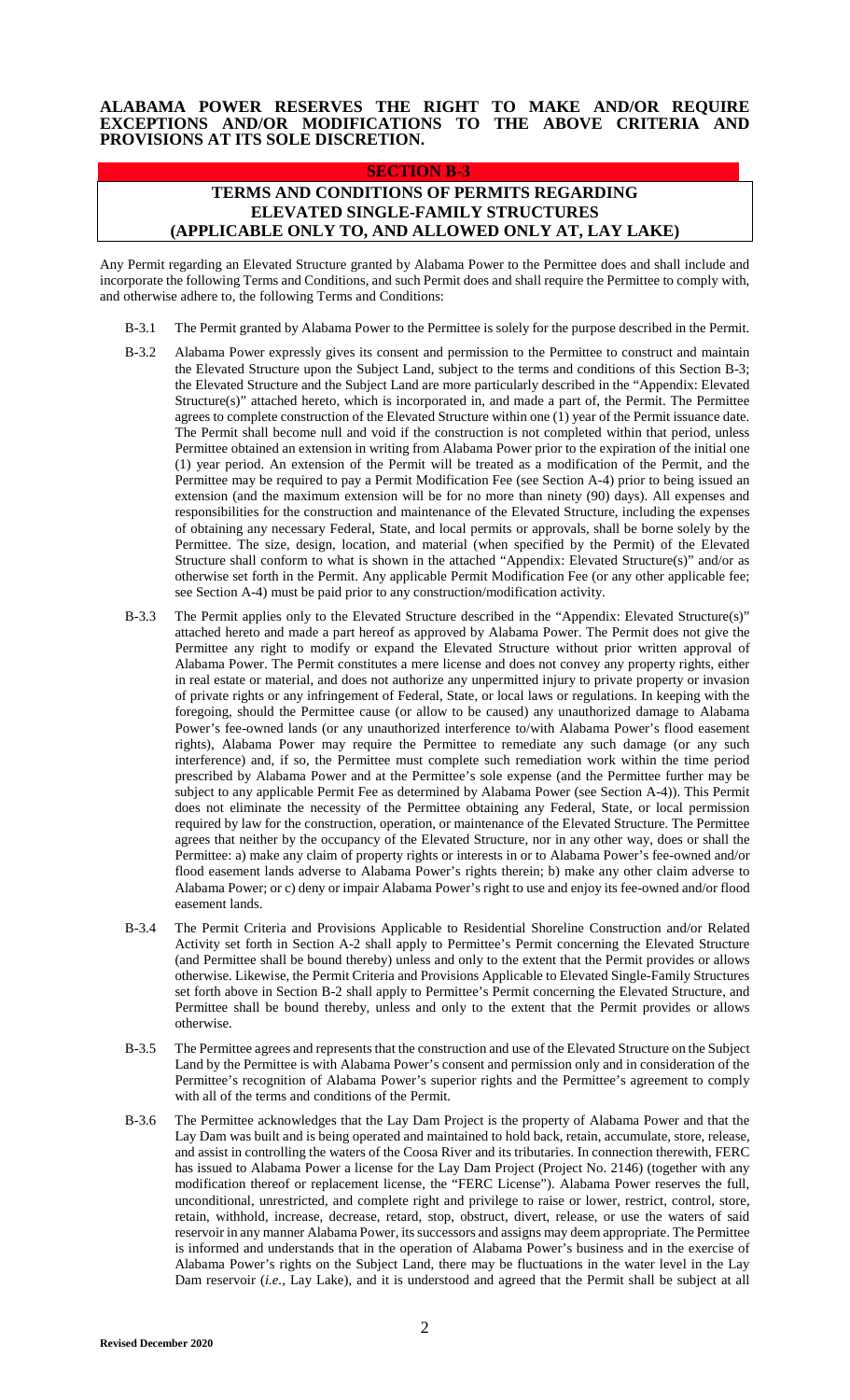times to the right of Alabama Power, its successors and assigns, which right is hereby reserved from the rights granted to the Permittee hereunder, for and on behalf of Alabama Power, to raise and lower the waters of the Lay Dam reservoir from time to time and to flood any and all applicable portions of the Subject Land and/or Elevated Structure continuously or from time to time.

- B-3.7 Alabama Power shall in no case be liable for any damage or injury to the Elevated Structure or any personal property therein or the Subject Land that may be caused by or result from Alabama Power's operations or those of any Federal, State, or local governmental body for the improvement of navigation or for other lawful purposes, and no claims or right to compensation shall accrue from any such damage. Except to the extent caused by the negligence of Alabama Power or its employees, agents, or contractors, the Permittee agrees and covenants to release, indemnify, and hold harmless Alabama Power, its officers, agents, and employees, from and against any and all claims and demands by the Permittee, any guest, employee, agent, or contractor or other invitee or licensee of the Permittee, or any other persons whomever, for damages to property or injury or death to persons which may arise out of or be caused directly or indirectly by the Permittee's or any other person's use or occupancy of the Subject Land or Elevated Structure, including without limitation any of the same arising out of or directly or indirectly caused by any flooding of the Subject Land or Elevated Structure or other exercise of Alabama Power's rights with respect to the Subject Land or its FERC License (and including without limitation any and all alleged damages resulting from any issue existing between Permittee and Permittee's adjoining landowners (*i.e.*, neighbors)). It is specifically intended and agreed that no flooding of the Subject Land or Elevated Structure or other exercise of Alabama Power's rights with respect to the Subject Land or its FERC License, however and whenever occurring, shall constitute negligence in any way. This indemnification shall survive the expiration or termination of the Permit, the exercise of any right or remedy under the Permit, and any subsequent sale or transfer of the Elevated Structure and all similar or related events or occurrences.
- B-3.8 The Permittee acknowledges Alabama Power's rights in Alabama Power's fee-owned and flood easement lands, and the Permittee acknowledges and agrees that all rights of the Permittee under the Permit shall at all times be subject to the FERC License and all orders, directives, requests, rules, regulations, and other laws relating thereto.
- B-3.9 The Permittee acknowledges and agrees that: a) the Subject Land is within the Project boundary of the Lay Dam Project, which Alabama Power operates and maintains under its FERC License; and b) all rights of the Permittee under the Permit are subject to the terms, conditions, and requirements of such FERC License. The Permittee acknowledges and agrees that, if Alabama Power is required to do so in order to comply with the terms, conditions, or requirements of the FERC License, or if Alabama Power is directed to do so by FERC, or if FERC imposes on Alabama Power any conditions with respect to the Permit, the Subject Land or premises, the FERC License, or the Lay Dam Project, Alabama Power may, in its sole and absolute discretion, immediately or at any time thereafter cancel or terminate the Permit as to all or a portion of the Subject Land.
- B-3.10 Save for the occasional (*i.e.*, non-primary) temporary rental-by-owner arrangement (*e.g.*, "Airbnb" or "VRBO"), Permittee shall not charge others for use of the Elevated Structure. The Permittee hereby covenants and agrees the Permittee will not cause or allow any illegal activity to take place on the Subject Land.
- B-3.11 The Permittee solely shall have the obligation of ensuring that the Elevated Structure is constructed and maintained in a good state of repair and in compliance with all applicable Federal, State, and local health, safety, and other codes, ordinances, regulations, rules, and laws and also in such a manner as to be consistent with shoreline aesthetic values (as may be determined by Alabama Power in its sole discretion). The Permittee shall comply promptly with any lawful regulations or instructions of any Federal, State, or local governmental agency or other governmental authority, as well as with any directive or instruction of Alabama Power. The Permittee agrees that the Permittee will maintain the Elevated Structure in a manner so as to minimize any adverse impact on fish and wildlife habitat and natural environmental values, and the Permittee shall maintain the Elevated Structure in such a manner as to not endanger health, create a nuisance, or otherwise be incompatible with the overall recreational use of the Lay Dam Project lands and/or waters (as may be determined by Alabama Power in its sole discretion). Further, the Permittee shall take all reasonable precautions to ensure that the scenic, recreational, and environmental values of the Project lands and/or waters are protected on the Subject Land. The Permittee shall not impair Alabama Power's flood storage capabilities unless and only to the extent expressly contemplated in the Permit. The Permittee shall not impair the full and free use by the public of all navigable waters at or adjacent to the Subject Land or interfere with navigation thereon through ownership, use, or maintenance of the Elevated Structure.
- B-3.12 The Permittee shall comply with all laws applicable to the use of the Elevated Structure, and without limiting the generality hereof, shall comply with all applicable Federal, State, and local environmental, health, and safety regulations, and any laws or regulations concerning the preservation of public order, and without limitation to the foregoing, the Permittee agrees as follows:
	- (a) No Hazardous Materials (as hereinafter defined) or Pesticides/Herbicides (as hereinafter defined) will be contained in, treated, stored, handled, generated, located on, discharged from, or disposed of on, or constitute a part of, the Elevated Structure or the Subject Land or treated, stored, handled, generated, located on, or disposed of on Lay Lake. As used herein, the term "Hazardous Materials" includes, without limitation, any asbestos, petroleum, or petroleum products, scrap tires, dry cleaning agents, urea formaldehyde foam insulation, flammable explosives, lead-based paints, polychlorinated biphenyls (hereinafter referred to as "PCBs"), radioactive materials, hazardous materials, hazardous wastes, hazardous or toxic substances, or related or unrelated substances or materials defined, regulated, controlled, limited, or prohibited in the Comprehensive Environmental Response Compensation and Liability Act of 1980 (42 U.S.C. §§ 9601, *et seq.*) ("CERCLA"), the Hazardous Materials Transportation Act (49 U.S.C.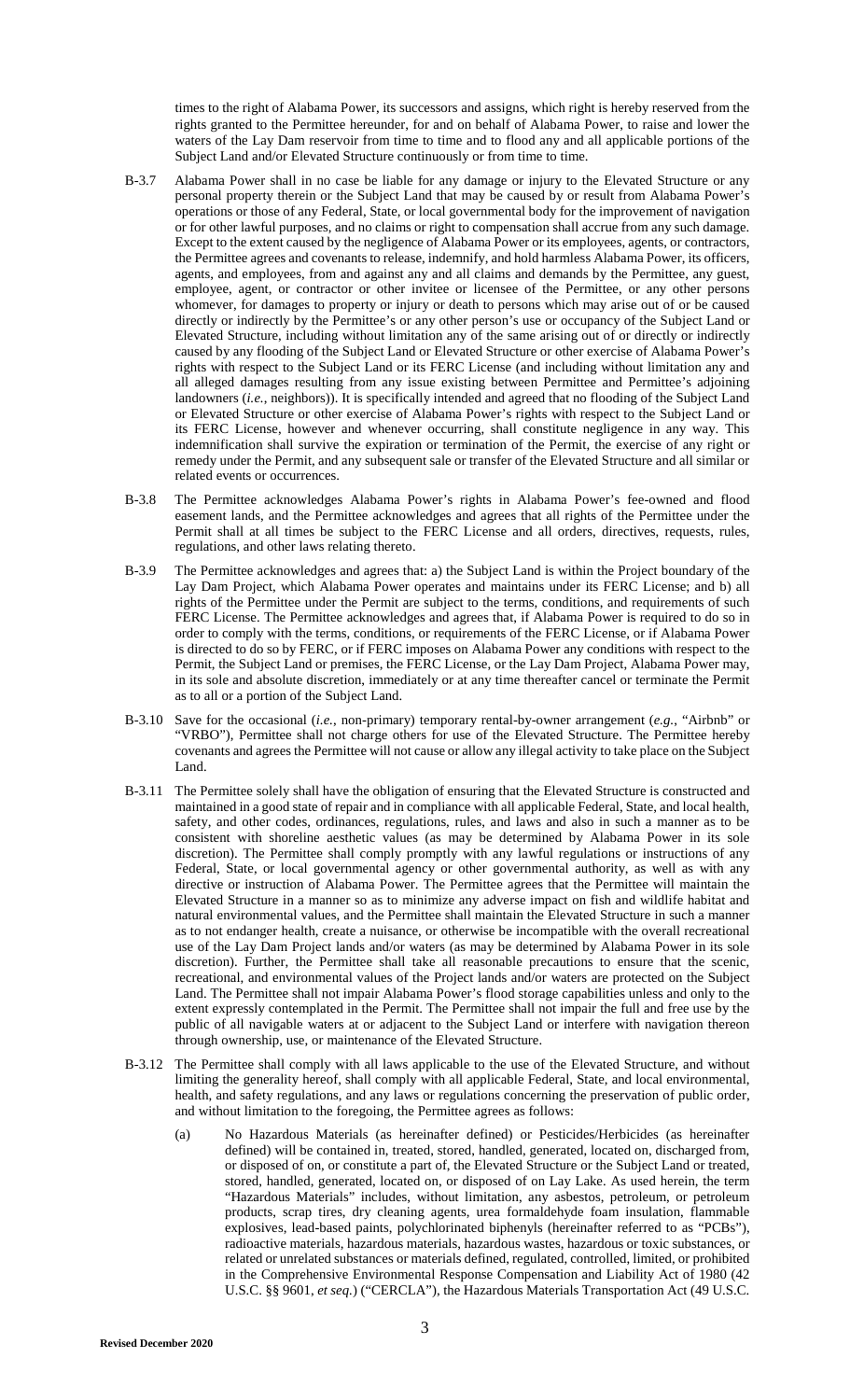§§ 1801, *et seq.*), the Resource Conservation and Recovery Act (42 U.S.C. §§ 6901, *et seq.*) ("RCRA"), the Clean Water Act (33 U.S.C. §§ 1251, *et seq.*), the Oil Pollution Act (33 U.S.C. §§ 2701, *et seq.*), the Clean Air Act (42 U.S.C. §§ 7401, *et seq.*), the Toxic Substances Control Act (15 U.S.C. §§ 2601, *et seq.*), the Alabama Water Pollution Control Act (ALA. CODE §§ 22- 22-1, *et seq.*), the Alabama Solid Wastes Disposal Act (ALA. CODE §§ 22-27-1, *et seq.*), the Alabama Hazardous Wastes Management and Minimization Act (ALA. CODE §§ 22-30-1, *et seq.*), the Alabama Hazardous Substance Cleanup Fund Act (ALA. CODE §§ 22-30A-1, *et seq.*), the Alabama Underground and Aboveground Storage Tank Trust Fund Act (ALA. CODE §§ 22- 35-1, *et seq.*), the Alabama Lead Ban Act of 1988 (ALA.CODE §§ 22-37-1, *et seq.*), the Alabama Lead Reduction Act of 1997 (ALA. CODE §§ 22-37A-1, *et seq.*), the Alabama Drycleaning Environmental Response Trust Fund Act (ALA. CODE §§ 22-30D-1, *et seq.*), the Alabama Pesticide Act (Ala. Code §§ 2-27-1, *et seq.*), the Federal Insecticide, Fungicide and Rodenticide Act (7 U.S.C. §§ 136, *et seq.*), the Occupational Safety and Health Act (29 U.S.C. §§ 651, *et seq.*), and the Alabama Scrap Tire Disposal Act (ALA. CODE §§ 22-40-1, *et seq.*), each such Act as amended from time to time, and in the rules and regulations adopted and publications promulgated pursuant thereto, and in the rules and regulations of the Occupational Safety and Health Administration ("OSHA") pertaining to occupational exposure to asbestos, as amended from time to time, or in any other federal, state, or local environmental, health, and/or safety laws, statutes, codes, rules, regulations, or ordinances now or hereafter in effect (hereinafter collectively referred to as "Environmental Laws"). As used herein, the term "Pesticides/Herbicides" includes, without limitation, any pesticides, insecticides, nematocides, fungicides, rodenticides, herbicides, desiccants, and/or defoliants, or related or unrelated substances or materials defined, regulated, controlled, limited, or prohibited in the Alabama Pesticide Act (ALA. CODE §§ 2-27-1, *et seq.*), the Federal Insecticide, Fungicide and Rodenticide Act, the Occupational Safety and Health Act, RCRA, CERCLA, or in any other Environmental Law. Under no circumstances shall underground or aboveground storage tanks be constructed or used in conjunction with the Elevated Structure. Notwithstanding anything to the contrary in the foregoing, the Permittee shall be permitted to use reasonable amounts of those Hazardous Materials and Pesticides/Herbicides that are necessary to occupy the Elevated Structure; provided, however, that any such use shall be in compliance with all Federal, State, and local Environmental Laws. For purposes of the preceding sentence, Alabama Power shall be the sole judge as to what constitutes "reasonable amounts" and which Hazardous Materials are "necessary" to occupy with the Elevated Structure.

(b) Under no circumstances, however, shall the Subject Land or the Elevated Structure be utilized in such a manner as to constitute an "establishment" as that term is defined in 7 U.S.C. § 136(dd).

#### **(c) The Permittee shall ensure that all of the Subject Land and the Elevated Structure comply at all times and in all respects with all Environmental Laws.**

- (d) The Permittee shall give immediate oral and written notice to Alabama Power's Shoreline Management office (205-755-4420; P.O. Box 540, Clanton, AL 35046) of the Permittee's receipt of any written or oral notice of a violation of any of the Environmental Laws on or about the Elevated Structure or the Subject Land or any land adjacent thereto or of any written or oral notice of other claim relating to the environmental or physical condition of any of the same, or of the Permittee's discovery of any matter which would make the representations, warranties, and/or covenants herein to be inaccurate or misleading in any respect.
- B-3.13 In addition to, and not in substitution for or in limitation of, any other indemnification clause set forth herein, the Permittee agrees to and does hereby indemnify and hold Alabama Power, and its successors, assigns, directors, officers, agents, servants, and employees harmless from all loss, cost, damage, claim, and expense incurred by Alabama Power arising from or related to: a) the violation of any representation or warranty set forth in B-3.12 above; b) the Permittee's failure to perform any obligations of Paragraph B-3.12 above; c) the Permittee's, the Elevated Structure's, or the Subject Land's failure to fully comply with all Environmental Laws; or d) any other matter related to environmental or physical conditions on, under, or affecting the Elevated Structure or the Subject Land. This indemnification expressly includes, but is not limited to, any claims for cost recovery or contribution that Alabama Power may make against the Permittee pursuant to CERCLA, and the Permittee waives any right of contribution against Alabama Power under CERCLA. This indemnification clause shall be given effect in accordance with its plain meaning and no rule of interpretation shall be given effect as to construe it contrary to the party responsible for its drafting. This indemnification shall survive the expiration, revocation, cancellation, or termination of the Permit, the exercise of any right or remedy under the Permit, and any subsequent sale or transfer of the Elevated Structure and all similar or related events or occurrences. However, this indemnification shall not apply to any Hazardous Materials or Pesticides/Herbicides contained in, treated, stored, handled, generated, located on, discharged from, or disposed of on, or constituting a part of, the Subject Land before the Permittee's occupation of either the Elevated Structure or the Subject Land or after the termination, revocation, cancellation, or expiration of the Permit and the subsequent vacation of, and removal from the Subject Land of, the Elevated Structure.
- B-3.14 The Permittee represents that the Permittee owns the Elevated Structure and that the same is in good order and satisfactory condition. Alabama Power does not represent or warrant that the Elevated Structure is safe or suitable for the purposes for which it is permitted to be used under the terms of the Permit or represent or warrant anything else with respect to the Elevated Structure. The Permittee is solely responsible for proper design, engineering, certification, construction, and maintenance of the Elevated Structure and of the supporting sanitation system. **FURTHER, ALABAMA POWER MAKES NO REPRESENTATION OR WARRANTY OF ANY KIND AS TO THE SUITABILITY OR ADEQUACY OF THE SOIL OR SUBSURFACE OR OTHER CONDITIONS**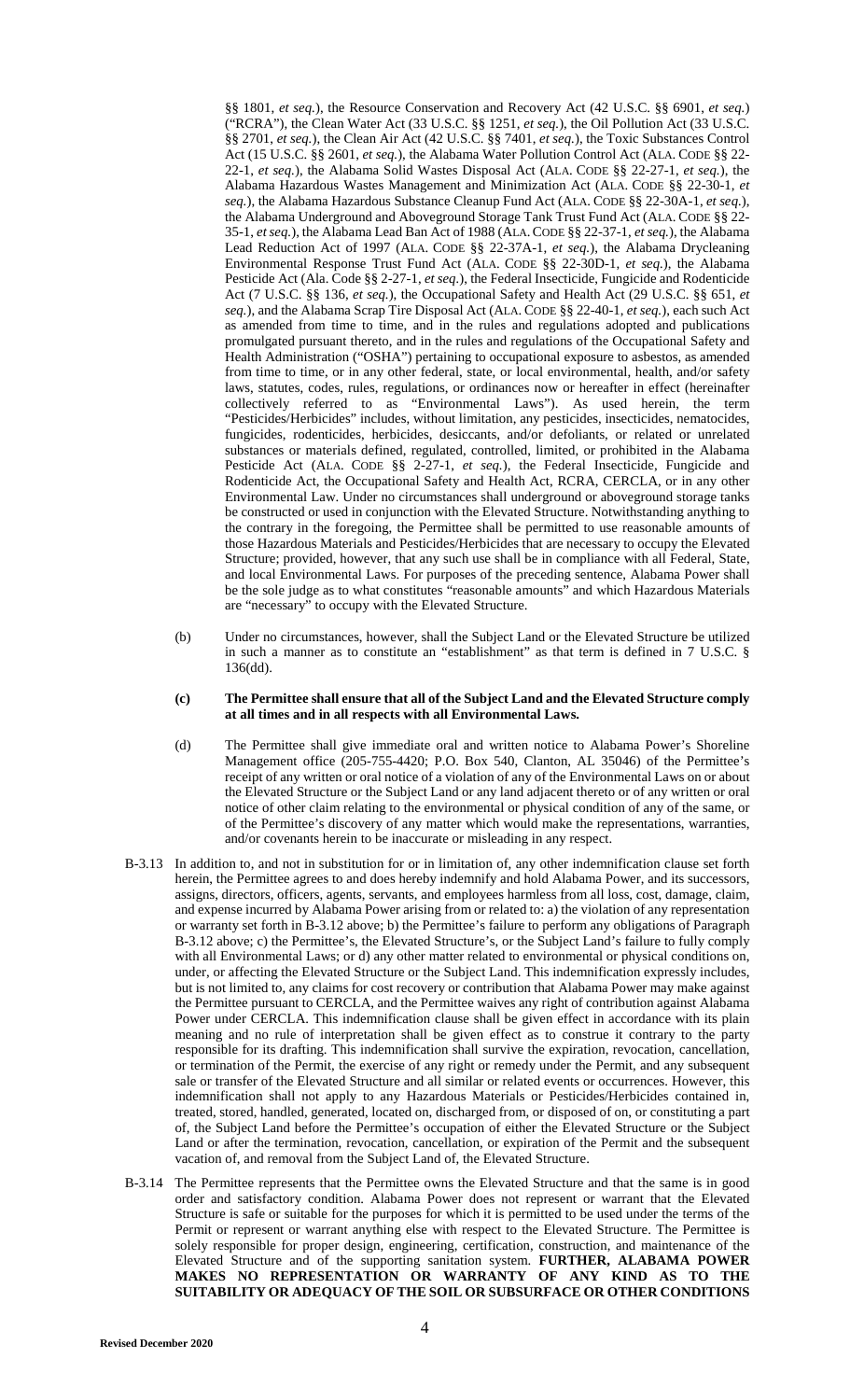**IN, ON, OR UNDER EITHER THE ELEVATED STRUCTURE OR THE SUBJECT LAND.**  Neither Alabama Power, nor its successors, assigns, directors, officers, agents, servants, or employees, shall be liable to the Permittee, or the Permittee's heirs, assigns, employees, servants, agents, family members, guests, invitees, or any other persons or entities whomsoever, for loss or damage on account of injuries to the Elevated Structure or any personal property in or around the Elevated Structure, or on account of any past or future injuries to the Permittee, or the Permittee's heirs, assigns, employees, servants, agents, family members, guests, invitees, or any other persons or entities whomsoever, in or upon any portion of the Elevated Structure, which are caused by, or arise as a result of soil and/or subsurface conditions, known or unknown (including, without limitation, underground mines, tunnels, sinkholes, or other geological formations or conditions) in, on, or under either the Elevated Structure or the Subject Land.

- B-3.15 Alabama Power shall have no obligation to approve any proposed new structure or material or any modification of the Elevated Structure and may withhold its consent for any reason it may desire (without regard to any standard of reasonableness or otherwise). The Permittee shall obtain, comply with, and promptly provide to Alabama Power upon request copies of all Federal, State, and local governmental or other permits and approvals required in connection with any repair.
- B-3.16 The Permittee agrees to cooperate with and participate in any present or future program of solid waste disposal in effect in the area of the Subject Land. The Permittee shall keep the Elevated Structure and adjacent lands and waters free of all waste, garbage, and other unsightly debris, structures, or other materials (including but not limited to those of useless or limited value), and the Permittee shall comply with all local health statutes, codes, ordinances, rules, laws, and regulations.
- B-3.17 In the event previously unidentified archeological or historic items or properties are uncovered during the course of the Permittee's use or occupancy of the Subject Land, the Permittee shall immediately stop all activity in the vicinity of the area where such properties are uncovered. The Permittee shall immediately notify Alabama Power, the Alabama State Historic Preservation Officer, and any Indian Tribe attaching religious or cultural significance to such finding, and consult with these entities to determine the need for an additional cultural resource management plan. Such plan shall include, but not be limited to, a description of the potential effect of the Permittee's activities, the proposed measures for avoiding or mitigating any adverse impacts, documentation of consultation with the State Historic Preservation Officer and any Indian Tribe attaching religious or cultural significance, and a schedule for mitigating the impacts. Alabama Power may file such plan and evidence of the Permittee's consultation with Alabama Power, the State Historic Preservation Officer, and any Indian Tribe attaching religious or cultural significance with the Alabama State Historic Preservation Commission (the "Commission") for approval and no activities adversely affecting such archaeological or historic items or properties may resume until authorized in writing by Alabama Power or the Commission.
- B-3.18 If it is determined by Alabama Power, in the sole discretion of Alabama Power, that the Permittee has failed to comply with any of the terms, conditions, and/or provisions of the Permit, or with any additional requirements, directives, instructions, and/or conditions imposed by Alabama Power, or with any law, code, rule, regulation, ordinance, or directive of any Federal, State, or local governmental authority, the Permittee shall take appropriate action to correct such violation. If said violation shall continue for a period of thirty (30) days after notice thereof by Alabama Power, Alabama Power may, in its sole discretion, terminate the Permit and all rights of the Permittee to maintain the Elevated Structure and require the Permittee to remove, or cause to be removed, from the Subject Land within thirty (30) days the Elevated Structure at the Permittee's sole expense. In the event Alabama Power institutes court proceedings to enforce the provisions of the Permit or to require the Permittee to remove the Elevated Structure, then the Permittee expressly waives hereby any defenses of estoppel, latches, the statute of limitations, and/or similar defenses. Further, the Permittee expressly agrees to reimburse Alabama Power for all costs and expenses, including but not limited to attorney's fees, incurred by Alabama Power in the enforcement of the Permit and any and all costs and expenses incurred by Alabama Power to remove and dispose of the Elevated Structure or any part thereof.
- B-3.19 The Permittee agrees that: a) upon requirement of a regulatory agency; or b) if Alabama Power determines, in its sole discretion, that emergency circumstances necessitate; or c) if Alabama Power determines, in its sole discretion, that Alabama Power's subsequent operations necessitate; or d) if Alabama Power determines, in its sole discretion, that the Elevated Structure may cause obstruction of navigation; or e) if Alabama Power determines, in its sole discretion, for any other reason whatsoever, then within thirty (30) days from written notice from Alabama Power, or within such lesser period from written notice from Alabama Power as Alabama Power may determine in its sole discretion in the event of any of the circumstances described in clauses a) through e), Alabama Power may terminate the Permit and all rights of the Permittee to maintain the Elevated Structure and/or require the Permittee to remove, alter, or relocate the Elevated Structure at the Permittee's sole expense without any further notice to Permittee.
- B-3.20 Upon any termination, cancellation, revocation, or expiration of the Permit for any reason, the Permittee shall at the Permittee's sole expense within thirty (30) days, or at such earlier time as required pursuant to Paragraph B-3.19 above, remove from the Subject Land the Elevated Structure and anything else left by the Permittee. In the event the Permittee shall fail to so remove the Elevated Structure or anything else left by the Permittee, Alabama Power may elect to treat the same as abandoned by the Permittee, and Alabama Power may dismantle, discard, convey, or otherwise dispose of or destroy the same in any manner Alabama Power may elect and may recover the costs incurred in connection therewith from the Permittee without any additional notice to Permittee.
- B-3.21 The Permit and the Permittee's rights under the Permit are personal to the Permittee, and may not be assigned without the express written consent of Alabama Power, which Alabama Power may grant or withhold in its sole discretion and without regard to any standard of reasonableness or otherwise. In the event the Permittee conveys or otherwise transfers the Elevated Structure (other than a transfer resulting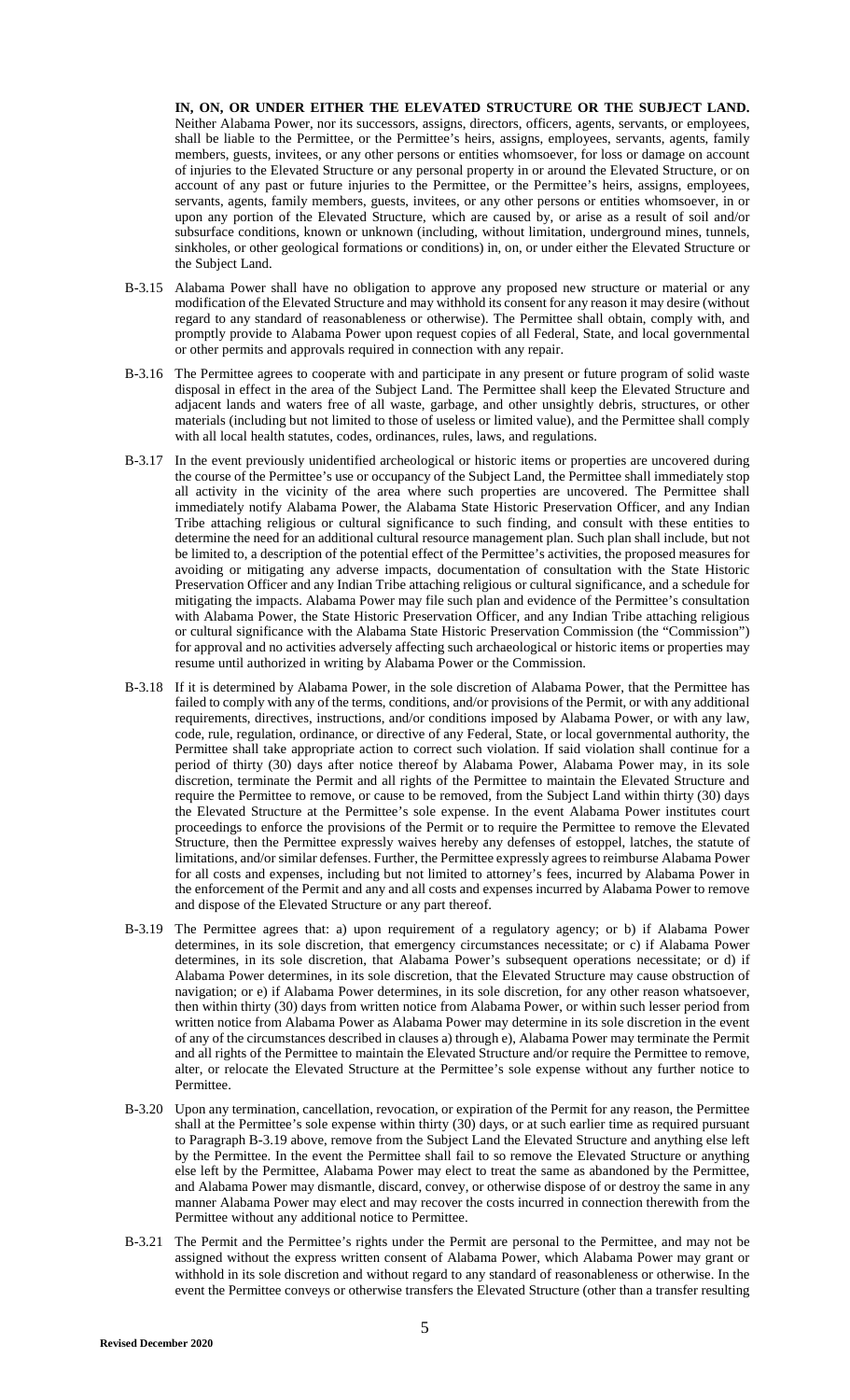from the death of the Permittee), the Permittee shall give to Alabama Power notice in writing of the name and address of the intended transferee at least seven (7) days prior to the transfer. The Permittee shall provide prior notice to any potential transferee of the existence and terms of the Permit. In the event that Alabama Power shall not give its written consent to the assignment of the Permit to any purported transferee of the Elevated Structure, any attempted transfer shall be voidable by Alabama Power but such purported transferee shall nonetheless be bound by the terms, conditions, and provisions of the Permit and the continued use of the Elevated Structure by any such purported transferee shall conclusively be deemed the purported transferee's agreement to be bound by all the terms, conditions, and provisions hereof.

- B-3.22 No delay or omission of Alabama Power to exercise any right, power, or remedy hereunder shall exhaust or impair any such right, power, or remedy or shall be construed to be a waiver of the same or a waiver of any default by the Permittee, or acquiescence in such a default; and every right, power, and remedy given hereunder to Alabama Power may be exercised from time to time and as often as Alabama Power may elect. No waiver of any default hereunder shall extend to or shall affect any subsequent or any other then existing default or shall impair any rights, powers, or remedies of Alabama Power. No right, power, or remedy conferred upon or reserved to Alabama Power under the Permit is intended to be exclusive of any other right, power, or remedy, but each and every such right, power, and remedy shall be cumulative and concurrent and shall be in addition to any other right, power, and remedy given hereunder or otherwise available at law or in equity. It is agreed that in any proceeding by Alabama Power to enforce the Permit, damages alone may not be an adequate remedy, and Alabama Power shall have the right to seek and obtain injunctive and other equitable relief in addition to monetary damages. The Permittee agrees that the obligations of the Permittee under the Permit are joint and several.
- B-3.23 The Permit and the rights of Alabama Power under the Permit may be assigned by Alabama Power, and the Permit shall be enforceable by any assignee, or transferee, or successor of Alabama Power.
- B-3.24 The Permittee shall assess and pay all taxes attributable to the Elevated Structure and all land and personal property of the Permittee.
- B-3.25 The Permit and the permission given hereby are subject to all easements, restrictions, reservations, and other matters that may affect Alabama Power's right, title, and interest in and to the Subject Land, whether the same are of record, are discoverable by an accurate survey or inspection of the Subject Land, or are shown in drawings on file with Alabama Power which shall be made available to the Permittee for inspection upon request made reasonably in advance of such inspection.
- B-3.26 The Permittee will pay or reimburse Alabama Power for all reasonable attorneys' fees, costs, and expenses incurred by Alabama Power in any proceeding involving the estate of a decedent or an insolvent, or, excluding those actions described in Paragraph B-3.27 below, in any action, proceeding, or dispute of any kind in which Alabama Power is made a party, or appears as party plaintiff or defendant, affecting the Permit, the Elevated Structure, or the Subject Land, including but not limited to the sale or other exercise of remedies under any mortgage or security interest affecting the Elevated Structure or the Permittee. If the Permittee shall default under any of the terms, conditions, or provisions of the Permit on the Permittee's part to be performed or observed, Alabama Power may but shall not be obligated to satisfy or perform the same on behalf of the Permittee and in the event it does so, Alabama Power shall be entitled to collect from the Permittee interest on any monies expended on behalf of the Permittee and any costs or expenses incurred by Alabama Power, at a rate per annum equal to the lesser of: a) the highest rate allowable by law; or b) 12% per annum. The Permittee expressly waives all exemptions secured to the Permittee under the laws of the State of Alabama or any State in the United States as against the collection of any debt herein or hereby incurred or secured.
- B-3.27 In the event that the whole or any part of the Elevated Structure and Subject Land shall be taken by any public authority under the power of eminent domain or like power or transferred in lieu thereof, then the Permit shall terminate effective as of the date possession thereof shall be required to be delivered pursuant to the instrument of transfer or the final order, judgment, or decree entered in the proceedings in exercise of such power. All damages awarded for a taking of the Elevated Structure and the Permittee's property, or any part thereof shall be payable in the full amount thereof to and the same shall be the property of the Permittee, including but not limited to, any sum paid or payable as compensation for loss of value of any leasehold or any other right of the Permittee with respect to any part of the Elevated Structure and the Permittee's property. Any award attributable to any taking of any of Alabama Power's property shall belong and be paid to Alabama Power.
- B-3.28 With respect to any action by Alabama Power to enforce any term, condition, or provision of the Permit or any action for the interpretation of any term, condition, or provision of the Permit or the parties' rights with respect to the Elevated Structure and/or the Subject Land, the Permittee hereby expressly waives any defense of estoppel, waiver, latches, the statute of limitations, and similar defenses. Further, the Permittee expressly agrees to reimburse Alabama Power for all costs and expenses, including attorneys' fees and other legal expenses, incurred in the interpretation or enforcement of any provision of the Permit where Alabama Power is the prevailing party, and for any and all costs and expenses incurred by Alabama Power to remove and/or dispose of the Elevated Structure or any part thereof or anything else left by the Permittee on Alabama Power's fee-owned and/or flood easement lands.
- B-3.29 The Permit does not convey a view or easement in light or air, and Alabama Power makes no guarantee of any particular view. Permittee agrees and acknowledges that there is no right to a view or light or air under Alabama law.
- B-3.30 Any Permittee that is issued a Programmatic General Permit ("PGP") by Alabama Power on behalf of the U.S. Army Corps of Engineers will be responsible for complying with the Special and General Conditions contained within the PGPs and with any project specific conditions provided. A copy of the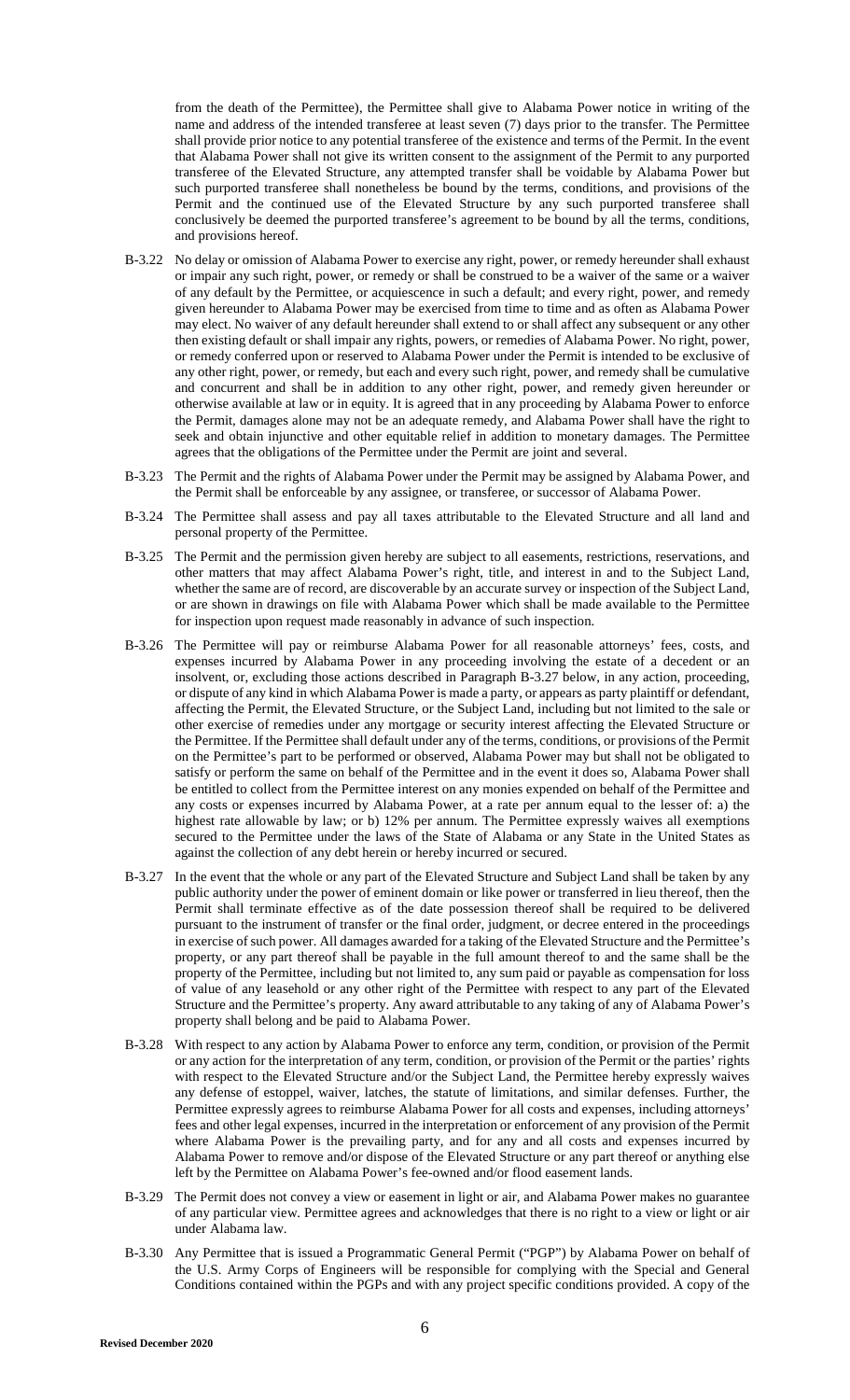PGPs for minor activities on A[labama Power reservoirs is available from Alabam](https://apcshorelines.com/shoreline-management/)a Power and on the web sites of Alabama Power (https://apcshorelines.com/shoreline-management/) and the U.S. Army Corps of Engineers: http://www.sam.usace.army.mil/Missions/Regulatory/GeneralPermits.aspx. The Permittee shall minimize adverse impacts to State waters by strict adherence to the ADEM Special Conditions and Best Management Practices that can be found on Alabama Power's Shoreline Management website at: https://apcshorelines.com/shoreline-management/. If it is determined by Alabama Power, the Permittee, or a Federal or State agency that the Permittee is performing work that may affect species listed as threatened or endangered under the Endangered Species Act or the habitat of such species, the Permittee must notify Alabama Power in writing and must cease and desist any and all potentially affecting work until further notified in writing by Alabama Power. Moreover, the Permittee shall comply with any specific terms and conditions as listed in any Approval Letter provided from Alabama Power's Environmental Affairs Department.

- B-3.31 Alabama Power's rights contained herein, including without limitation Alabama Power's rights to remove the Elevated Structure upon revocation, cancellation, expiration, or termination of the Permit, rights to recover the cost thereof from the Permittee, and rights to recover attorneys' fees, shall survive the revocation, cancellation, expiration, or termination of the Permit.
- B-3.32 Where written notice from Alabama Power to the Permittee is contemplated herein, any such notice shall be addressed to the Permittee at the Permittee's address set forth in the Permit. Where written notice from the Permittee to Alabama Power is contemplated herein, any such notice shall be addressed to Alabama Power's Shoreline Management office (P.O. Box 540, Clanton, AL 35046).
- B-3.33 The Permit sets forth the entire understanding and agreement among and/or between Permittee and Alabama Power with respect to the subject Elevated Structure(s) and supersedes any prior or contemporaneous oral and/or written agreements or representations among and/or between Permittee and Alabama Power with respect to the subject Elevated Structure(s).
- B-3.34 Should any of the terms, conditions, and/or provisions set forth in this Section B-3 be determined to be invalid by any court, agency, or any other tribunal of competent jurisdiction, such determination shall not affect the enforceability of the other terms, conditions, and/or provisions herein, and to this end the terms, conditions, and/or provisions of this Section B-3 are declared severable.

# **SECTION B-4 APPLICABLE PERMIT FEES REGARDING ELEVATED SINGLE-FAMILY STRUCTURES (APPLICABLE ONLY TO, AND ALLOWED ONLY AT, LAY LAKE)**

The Permit fee schedule and structure set forth in Section A-4 do and shall apply to all Permits for Elevated Structures, and the Permittee agrees to pay any such fee (as deemed applicable and appropriate by Alabama Power in its sole discretion) to Alabama Power. The Permittee further acknowledges and agrees that the Permittee also shall be responsible for the payment of all costs and expenses, including but not necessarily limited to attorneys' fees and court costs, incurred by Alabama Power in connection with Alabama Power's efforts to collect any of the fees outlined in Section A-4 that are owed by the Permittee to Alabama Power.

### **ATTORNEYS' FEES**

By accepting a Permit from Alabama Power Company and/or constructing and keeping an Elevated Structure on Alabama Power's fee-owned and/or flood easement lands, the Permittee agrees and acknowledges that Alabama Power has a right to request, and the Permittee has an obligation to pay, any and all attorneys' fees, expenses, and/or costs incurred by Alabama Power relating to the enforcement of the rules, regulations, provisions, terms, and/or conditions of the Permit (which includes these Guidelines), including, without limitation, any and all attorneys' fees, expenses, and costs incurred by Alabama Power relating to remedying any action, construction, or activity that is not in compliance with the Permit (which includes these Guidelines), whether caused by the Permittee and/or the Permittee's family members, guests, agents, employees, and/or contractors.

**Permittee Statement: I have received, read, understand, and agree to abide by and otherwise adhere to these Guidelines.** 

**Signed: Date:** 

**Permittee**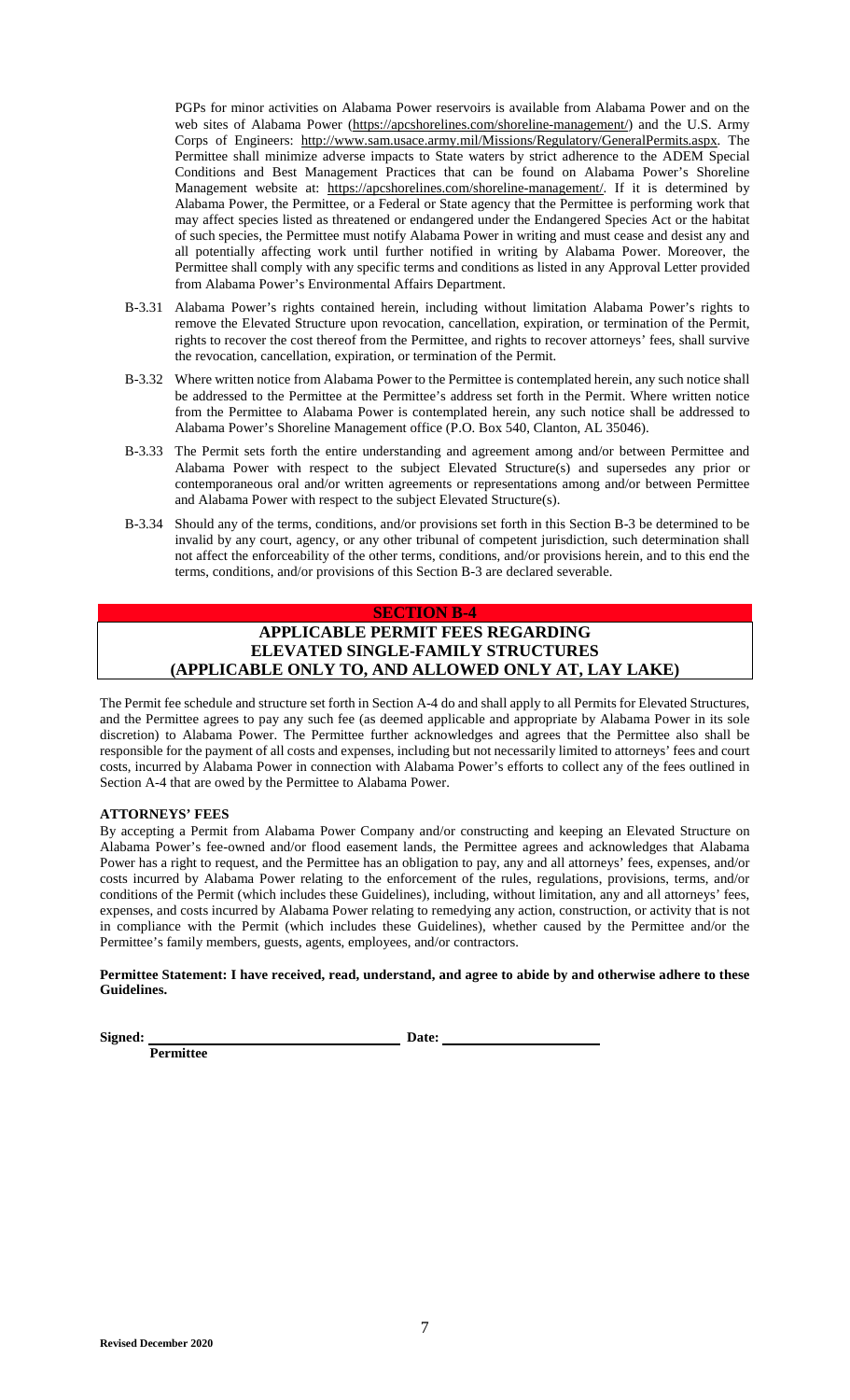# **SECTION C-1 ISSUANCE OF PERMITS REGARDING UNENCLOSED LEGACY STRUCTURES**

The owner of an Unenclosed Legacy Structure—*i.e.*, a Legacy Structure (an existing structure that generally is not encompassed by a written permit previously issued by Alabama Power Company ("Alabama Power") and is not in strict compliance with these Guidelines) where at least one side of said structure is not walled and thus does allow for the adequate flow of water, as determined by Alabama Power in its sole discretion—need not apply for a Residential Shoreline Permit (the "Permit"). Rather, Alabama Power will issue Permits for Unenclosed Legacy Structures to the owners of said structures at Alabama Power's sole discretion.

## **SECTION C-2**

# **PERMIT CRITERIA AND PROVISIONS APPLICABLE TO UNENCLOSED LEGACY STRUCTURES**

The Permit Criteria and Provisions Applicable to Residential Shoreline Construction and/or Related Activity set forth in Section A-2 do and shall apply to any and all Permits concerning an Unenclosed Legacy Structure (and Permittee is and shall be bound thereby) unless and only to the extent that the Permittee's Permit for the Unenclosed Legacy Structure(s) provides or allows otherwise.

## **ALABAMA POWER RESERVES THE RIGHT TO MAKE AND/OR REQUIRE EXCEPTIONS AND/OR MODIFICATIONS TO THE ABOVE CRITERIA AND PROVISIONS AT ITS SOLE DISCRETION.**

## **SECTION C-3**

# **TERMS AND CONDITIONS OF PERMITS REGARDING UNENCLOSED LEGACY STRUCTURES**

The Terms and Conditions of Permits Regarding Residential Shoreline Construction and/or Related Activity set forth in Section A-3 do and shall apply to all Permits concerning an Unenclosed Legacy Structure (and Permittee is and shall be bound thereby) unless and only to the extent that the Permit provides or allows otherwise.

Further, the Permit Criteria and Provisions Applicable to Residential Shoreline Construction and/or Related Activity set forth in Section A-2 shall apply to Permittee's Permit concerning the Unenclosed Legacy Structure(s) (and Permittee shall be bound thereby) unless and only to the extent that the Permittee's Permit provides or allows otherwise. The Permit Criteria and Provisions Applicable to Unenclosed Legacy Structures set forth above in Section C-2 shall apply to Permittee's Permit concerning the Unenclosed Legacy Structure(s), and Permittee must comply with such criteria and provisions.

Further, the Permittee may not enlarge or otherwise modify the Permittee's Unenclosed Legacy Structure(s) without first obtaining Alabama Power's written permission to do so. Any such enlargement or modification will subject Permittee to payment of any applicable Alabama Power permitting program fee (see Section A-4).

Further, the Permit sets forth the entire understanding and agreement among and/or between Permittee and Alabama Power with respect to the subject Unenclosed Legacy Structure(s) and supersedes any prior or contemporaneous oral and/or written agreements or representations among and/or between Permittee and Alabama Power with respect to the subject Unenclosed Legacy Structure(s).

**Further, should the Unenclosed Legacy Structure(s) be destroyed or incur significant damage—whether due to a weather-related reason or due to any other reason whatsoever—the Permittee may not rebuild or repair the Unenclosed Legacy Structure(s) without first obtaining Alabama Power's written permission to do so, and Alabama Power reserves the right to require that any such rebuild or repair activity comply with, and**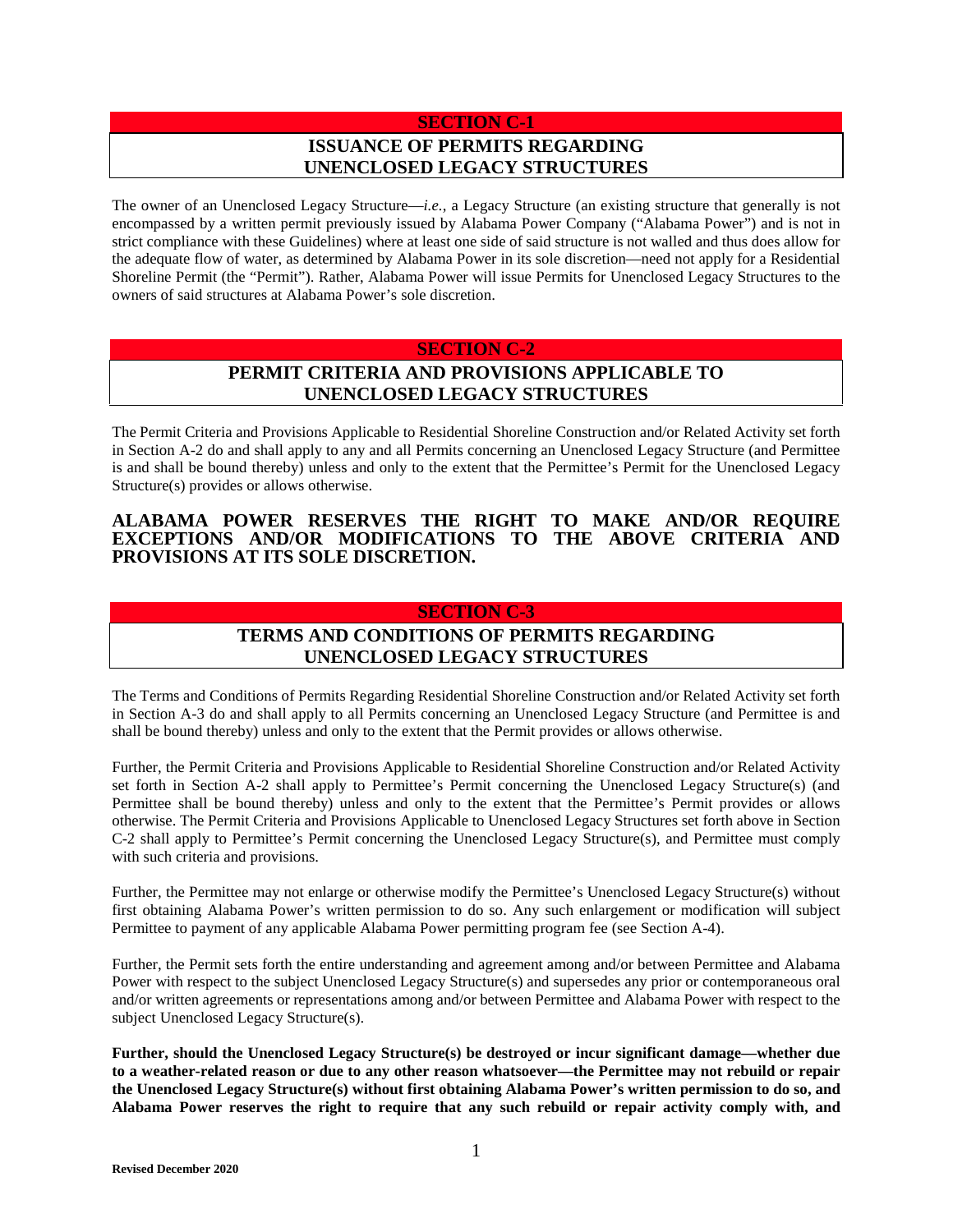**otherwise be in accord with, the current Guidelines. Alabama Power is the sole judge as to what constitutes "significant damage."** 

## **SECTION C-4 APPLICABLE PERMIT FEES REGARDING UNENCLOSED LEGACY STRUCTURES**

There is no fee associated with the issuance of a Permit solely applicable to the authorization of an Unenclosed Legacy Structure. The Permit fee schedule and structure regarding the General Repair Fee, Unauthorized Construction Fee, Unauthorized Structure Repair Fee, and Non-Compliance Fee set forth in Section A-4 do and shall apply to all Permits for Unenclosed Legacy Structures, and the Permittee shall pay any such fee (as deemed applicable and appropriate by Alabama Power in its sole discretion) to Alabama Power. The Permittee also shall be responsible for the payment of all costs and expenses, including but not necessarily limited to attorneys' fees and court costs, incurred by Alabama Power in connection with Alabama Power's efforts to collect any of the aforementioned applicable fees outlined in Section A-4 that are owed by the Permittee to Alabama Power.

#### **ATTORNEYS' FEES**

Alabama Power has a right to request, and the Permittee has an obligation to pay, any and all attorneys' fees, expenses, and/or costs incurred by Alabama Power relating to the enforcement of the rules, regulations, provisions, terms and/or conditions of the Permit (which includes these Guidelines), including, without limitation, any and all attorneys' fees, expenses, and costs incurred by Alabama Power relating to remedying any action, construction, or activity that is not in compliance with the Permit (which includes these Guidelines), whether caused by the Permittee and/or the Permittee's family members, guests, agents, employees, and/or contractors.

**By and through the act of receiving a Permit encompassing an Unenclosed Legacy Structure and thereafter keeping said Unenclosed Legacy Structure on Alabama Power's fee-owned, flood easement, and/or control strip lands (rather than removing said Unenclosed Legacy Structure(s) from Alabama Power's fee-owned, flood easement, and/or control strip lands), the Permittee acknowledges and agrees that the Permittee shall be deemed to have read, understood, accepted, and agreed to be bound by these Guidelines (including but not limited to the criteria and provisions, terms and conditions, fee schedule and structure, and other matters set forth in Sections C-1 through C-4 above), regardless of whether these Guidelines are signed by the Permittee.**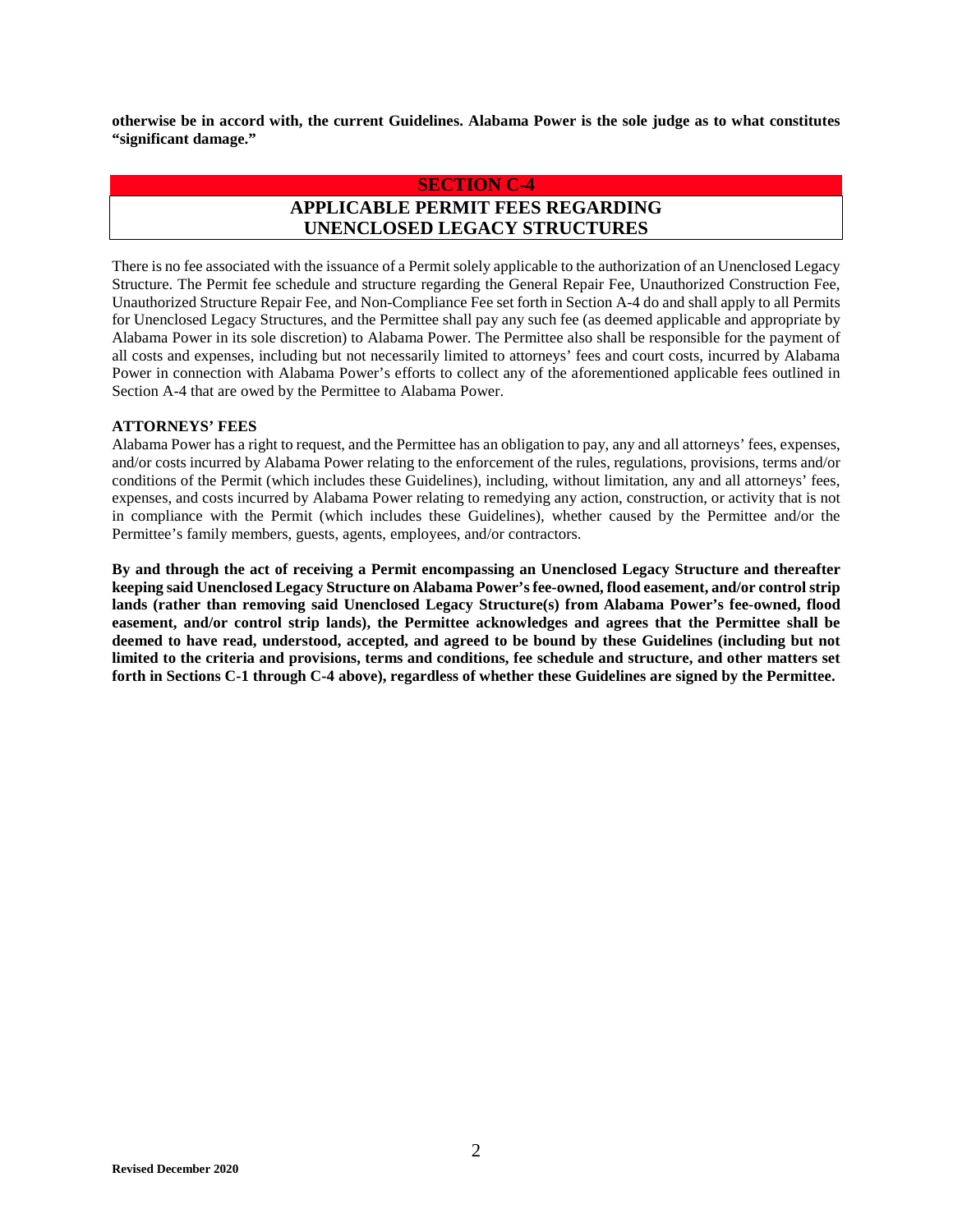# **SECTION D-1 ISSUANCE OF PERMITS REGARDING ENCLOSED LEGACY STRUCTURES**

The owner of an Enclosed Legacy Structure—a Legacy Structure (an existing structure that generally is not encompassed by a written permit previously issued by Alabama Power Company ("Alabama Power") and is not in strict compliance with these Guidelines) that is walled on all sides, as determined by Alabama Power in its sole discretion—need not apply for a Residential Shoreline Permit (the "Permit"). Rather, Alabama Power will issue Permits for Enclosed Legacy Structures to the owners of said structures at Alabama Power's sole discretion.

#### **SECTION D-2**

# **PERMIT CRITERIA AND PROVISIONS APPLICABLE TO ENCLOSED LEGACY STRUCTURES**

The guidance and other matters discussed in these Sections D-1 through D-4 are intended for use in permitting and potentially retrofitting and/or modifying (if necessary) Enclosed Legacy Structures. The presence of enclosed structures on Alabama Power's fee-owned, flood easement, and/or control strip lands impedes Alabama Power's ability to exercise its property ownership, flood easement, and/or other rights, and these Sections D-1 through D-4 discuss the matters associated with Alabama Power's issuance of a Permit for an Enclosed Legacy Structure to an owner or owners of such a structure.

Alabama Power has instituted its Enclosed Legacy Structure permit program as a way to transition existing, noncompliant, enclosed structures into the permitting and compliance program and to ensure Alabama Power's property ownership, flood storage, and/or related rights are protected. However, this program is limited to the life of any at issue Enclosed Legacy Structure as it exists at the time of the issuance of the Permit (subject to any necessary retrofitting or modification work).

**Upon Alabama Power's issuance of a Permit for an Enclosed Legacy Structure, the Permittee is and shall be required to determine whether said Enclosed Legacy Structure must be retrofitted or modified in order to accommodate fully Alabama Power's flood storage capacity by allowing for rising water to freely enter and exit the Enclosed Legacy Structure** (*e.g.*, elevating the Enclosed Legacy Structure so that the entirety of the enclosed portion(s) is situated above and outside of Alabama Power's flood easement elevation or "wet flood-proofing" the Enclosed Legacy Structure by venting or otherwise modifying said structure to allow for the free flow of water into and out of the enclosed portion(s) situated within Alabama Power's flood easement elevation). The Permittee need not retrofit or modify the Enclosed Legacy Structure if the Permittee obtains written certification from a licensed engineer or contractor in good standing attesting to either of the following:

- 1. The portion, if any, of the Enclosed Legacy Structure located beneath Alabama Power's applicable flood storage area elevation can be shown to allow water to freely enter and exit the structure (as ultimately may be determined by Alabama Power in its sole discretion)—Alabama Power may require the Permittee to provide Alabama Power with certification from a licensed engineer or contractor affirming the ability for water to freely enter and exit the Enclosed Legacy Structure, and Alabama Power reserves the right to require recertification at any time; or
- 2. The entirety of the lowest floor of the Enclosed Legacy Structure is located above Alabama Power's applicable flood storage elevation, and the portion, if any, of the structure located beneath the lowest floor can be shown to allow water to freely enter and exit the structure (as ultimately may be determined by Alabama Power in its sole discretion)—Alabama Power may require the Permittee to provide Alabama Power with certification from a licensed engineer or contractor affirming the ability for water to freely enter and exit any relevant portion of the Enclosed Legacy Structure, and Alabama Power reserves the right to require recertification at any time.

**Any Permittee who is unable to satisfy either of the conditions shown above is and shall be required to retrofit or modify the Enclosed Legacy Structure in order to accommodate Alabama Power's flood storage capacity by allowing for the free flowage of water into and out of said structure; the Permittee is and shall be solely**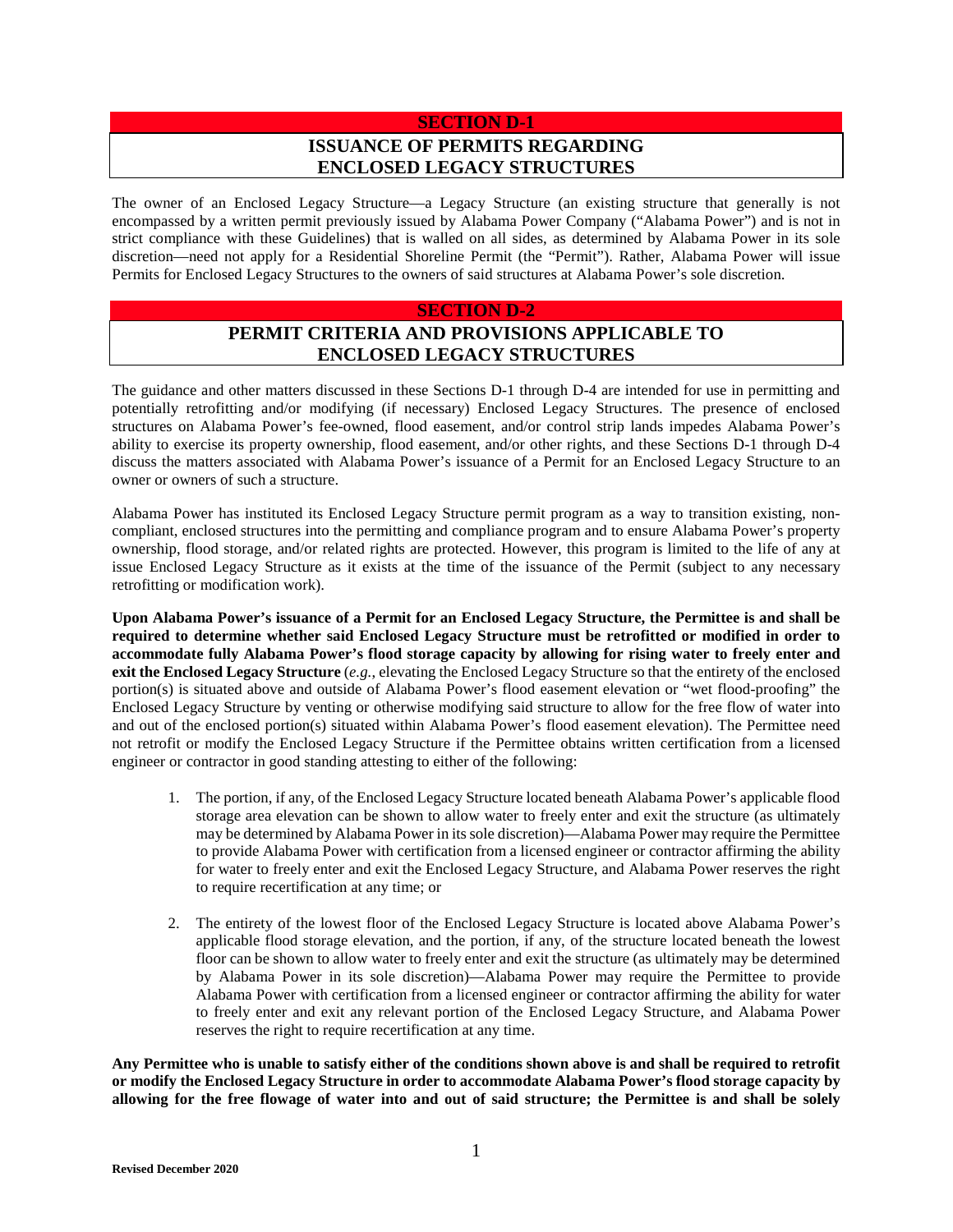**responsible for any and all costs and expenses associated with retrofitting or modifying the Enclosed Legacy Structure, and the Permittee is and shall be solely responsible for ensuring that the Enclosed Legacy Structure is retrofitted or modified in adequate fashion within one year of the issuance of the Permit.** At any time after this one-year retrofit/modification deadline, Alabama Power may request from the Permittee, and the Permittee is and shall be required to provide to Alabama Power, written certification (or subsequent written recertification) from a licensed engineer or contractor in good standing affirming that the completed retrofit and/or modification work has resulted in the full and complete accommodation of Alabama Power's flood storage capacity by allowing for water to freely enter and exit the Enclosed Legacy Structure. In regard to any requisite retrofitting or modification work, the Permittee (and/or the Permittee's licensed engineer or contractor) may wish to refer to the methods for retrofitting/modifying (*i.e.*, making changes to existing) enclosed structures in floodplains outlined in FEMA's *Homeowner's Guide to Retrofitting*, FEMA P-312 (current edition available on FEMA's website: [http://www.fema.gov/library\)](http://www.fema.gov/library).

Any requisite retrofitting or modification of an Enclosed Legacy Structure is for the sole purpose of protecting Alabama Power's flood storage area and/or other property rights; Alabama Power does not and shall not warrant the safety or suitability of any Enclosed Legacy Structure retrofit and/or modification work, and Alabama Power personnel is not authorized to confirm or otherwise opine as to whether the Permittee's retrofit and/or modification work results in compliance with any Federal, State, or local flood and/or other relevant laws, ordinances, codes, rules, or regulations. Alabama Power reserves the right to determine in its sole discretion whether the Permittee's subsequent retrofitting and/or modification work ultimately allows water to freely enter and exit the Enclosed Legacy Structure in an adequate fashion.

**Alabama Power makes no representation or warranty that any Enclosed Legacy Structure is safe or suitable.**  The Permittee does and shall have sole responsibility for complying with all applicable restrictions, subdivision covenants, ordinances, health and sanitation codes, laws, rules, ordinances, and regulations, and building codes with regard to his or her Enclosed Legacy Structure(s).

**Should the Enclosed Legacy Structure(s) be destroyed or incur significant damage—whether due to a weatherrelated reason or due to any other reason whatsoever—the Permittee may not rebuild or repair the Enclosed Legacy Structure(s) without first obtaining Alabama Power's written permission to do so, and Alabama Power reserves the right to require that any such rebuild or repair activity comply with, and otherwise be in accord**  with, the current Guidelines. Alabama Power is the sole judge as to what constitutes "significant damage." No expansion, rebuilding, substantial repair, and/or replacement of the Enclosed Legacy Structure may take place unless the Permittee first obtains Alabama Power's express written consent to do so. Any such unauthorized activity will subject Permittee to payment of any applicable Alabama Power permitting program fee (see Section A-4).

The Permit Criteria and Provisions Applicable to Residential Shoreline Construction and/or Related Activity set forth in Section A-2 do and shall apply to all Permits concerning an Enclosed Legacy Structure (and Permittee is and shall be bound thereby) unless and only to the extent that the Permittee's Permit for an Enclosed Legacy Structure provides or allows otherwise.

**PROBATE COURT RECORDING:** Alabama Power may record a copy of the Permittee's Permit for the Enclosed Legacy Structure(s) (which will include these Guidelines and any other appropriate documentation, as determined by Alabama Power in its sole discretion) in the applicable local probate court to provide notice of the Permit within the Permittee's chain of title.

#### **ALABAMA POWER RESERVES THE RIGHT TO MAKE AND/OR REQUIRE EXCEPTIONS AND/OR MODIFICATIONS TO THE ABOVE CRITERIA AND PROVISIONS AT ITS SOLE DISCRETION.**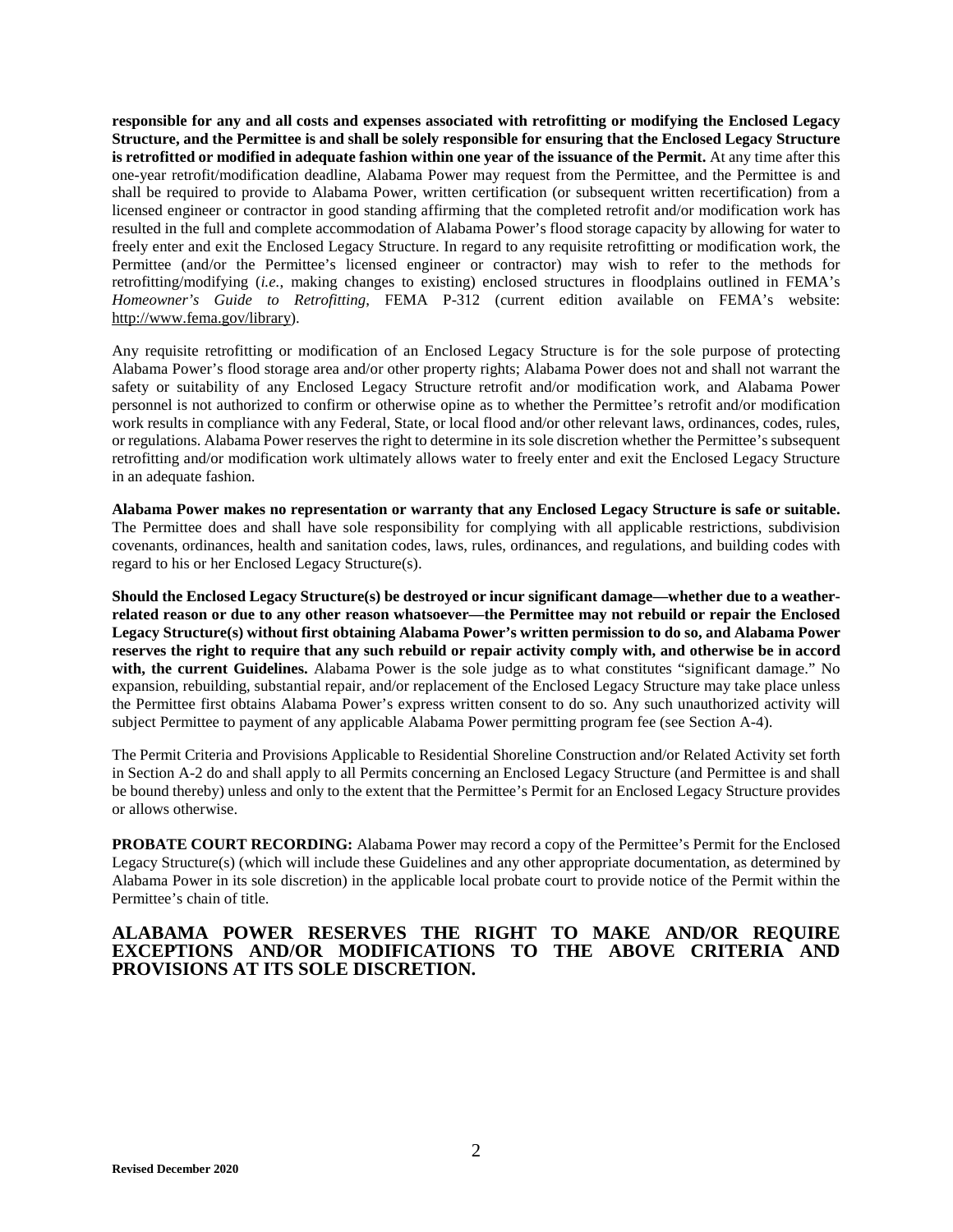#### **SECTION D-3**

# **TERMS AND CONDITIONS OF PERMITS REGARDING ENCLOSED LEGACY STRUCTURES**

Any Permit regarding an Enclosed Legacy Structure granted by Alabama Power to Permittee does and shall include and incorporate the following Terms and Conditions, and such Permit does and shall require the Permittee to comply with, and otherwise adhere to, the following Terms and Conditions:

- D-3.1 The Permit granted by Alabama Power to the Permittee is solely for the purpose described in the Permit.
- D-3.2 Alabama Power expressly gives its consent and permission to the Permittee to maintain the Enclosed Legacy Structure upon the Subject Land, subject to the terms and conditions of this Section D-3; the Enclosed Legacy Structure and the Subject Land are referenced and/or more particularly described in the Permit (*e.g.*, see "Subject Land Coordinates/Information" and "SKETCH OF PERMITTED STRUCTURES"). All expenses and responsibilities regarding the Enclosed Legacy Structure, including the expenses of obtaining any necessary Federal, State, and local permits or approvals, shall be borne solely by the Permittee. The Permittee shall not enlarge the Enclosed Legacy Structure unless the Permittee first obtains Alabama Power's express written consent to do so.
- D-3.3 The Permit applies only to the Enclosed Legacy Structure(s) referenced and/or more particularly described in the Permit as approved by Alabama Power. The Permit does not give the Permittee any right to expand the Enclosed Legacy Structure(s) without prior written approval of Alabama Power. The Permit constitutes a mere license and does not convey any property rights, either in real estate or material, and does not authorize any unpermitted injury to private property or invasion of private rights or any infringement of Federal, State, or local laws or regulations. In keeping with the foregoing, should the Permittee cause (or allow to be caused) any unauthorized damage to Alabama Power's fee-owned lands (or any unauthorized interference to/with Alabama Power's flood easement and/or control strip rights), Alabama Power may require the Permittee to remediate any such damage (or any such interference) and, if so, the Permittee must complete such remediation work within the time period prescribed by Alabama Power and at the Permittee's sole expense (and the Permittee further may be subject to any applicable Permit Fee as determined by Alabama Power (see Section A-4)). This Permit does not eliminate the necessity of the Permittee obtaining any Federal, State, or local permission required by law for the operation or maintenance of the Enclosed Legacy Structure. Neither by the use of the Enclosed Legacy Structure, nor in any other way, does or shall the Permittee: a) make any claim of property rights or interests in or to Alabama Power's fee-owned, flood easement, and/or control strip lands adverse to Alabama Power's rights therein; b) make any other claim adverse to Alabama Power; or c) deny or impair Alabama Power's right to use and enjoy its fee-owned, flood easement, and/or control strip lands.
- D-3.4 The Permit Criteria and Provisions Applicable to Residential Shoreline Construction and/or Related Activity set forth in Section A-2 apply to Permittee's Permit concerning the Enclosed Legacy Structure(s) (and Permittee must comply with such criteria and provisions) unless and only to the extent that the Permit provides or allows otherwise. The Permit Criteria and Provisions Applicable to Enclosed Legacy Structures set forth above in Section D-2—including but not limited to the criteria and provisions concerning potentially required retrofitting and/or modification of the Enclosed Legacy Structure(s) apply to Permittee's Permit concerning the Enclosed Legacy Structure(s), and Permittee must comply with such criteria and provisions.
- D-3.5 The maintenance and use of the Enclosed Legacy Structure(s) on the Subject Land by the Permittee is with Alabama Power's consent and permission only and in consideration of the Permittee's recognition of Alabama Power's superior rights and the Permittee's compliance with all of the terms, conditions, and provisions of the Permit.
- D-3.6 Project No. 2146 is the property of Alabama Power, and each of Alabama Power's associated dams (*i.e.*, Lay Dam, Mitchell Dam, Jordan Dam, and Bouldin Dam) was built and is being operated and maintained to hold back, retain, accumulate, store, release, and assist in controlling the waters of the Coosa River and its tributaries. In connection therewith, FERC has issued to Alabama Power a license for Project No. 2146 (together with any modification thereof or replacement license, the "FERC License"). Alabama Power reserves the full, unconditional, unrestricted, and complete right and privilege to raise or lower,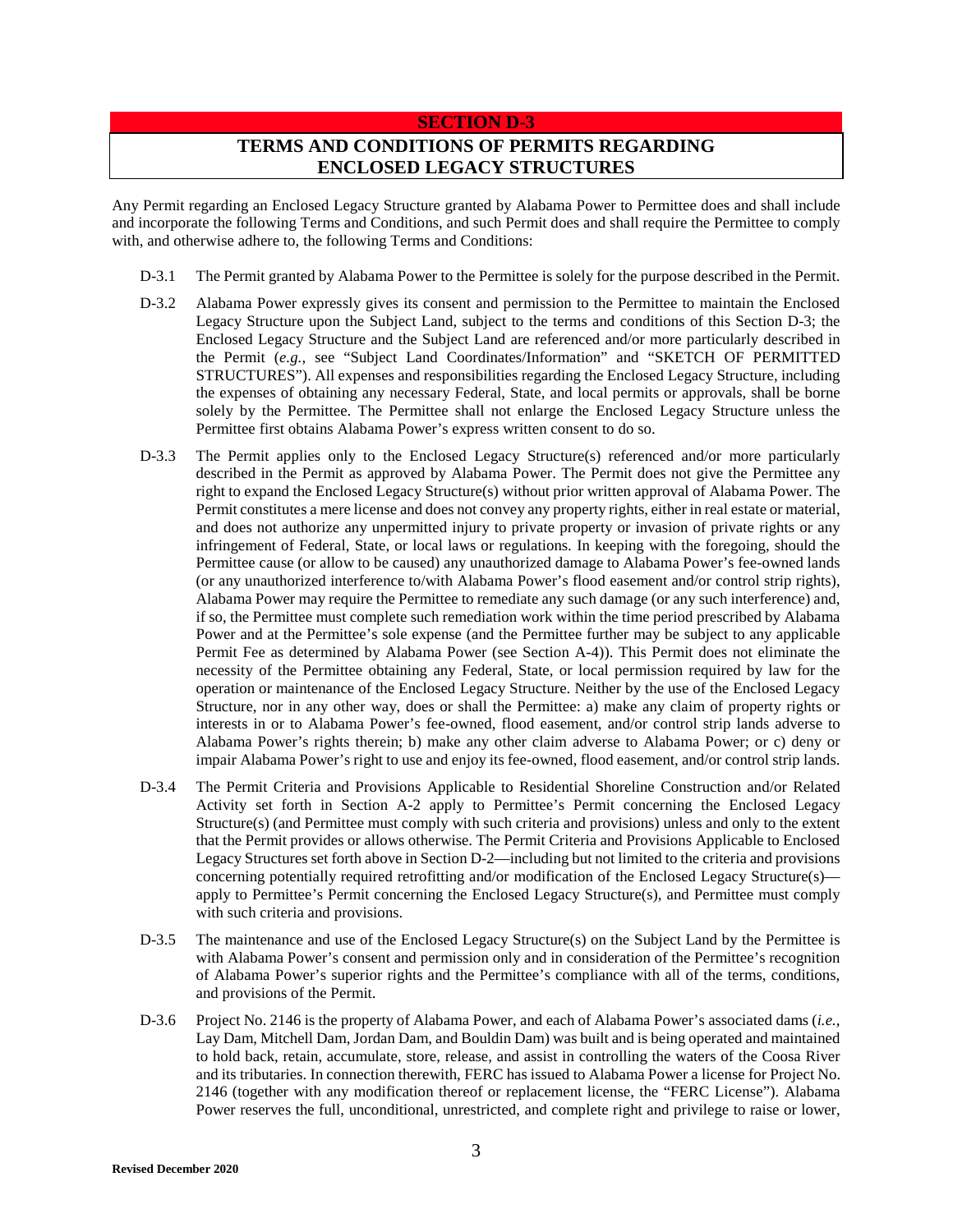restrict, control, store, retain, withhold, increase, decrease, retard, stop, obstruct, divert, release, or use the waters of each of the associated reservoirs (*i.e.*, Lay Lake, Lake Mitchell, Lake Jordan, and Bouldin Lake) in any manner Alabama Power, its successors, and assigns may deem appropriate. In the operation of Alabama Power's business and in the exercise of Alabama Power's property rights, there may be fluctuations in the water level in any of the aforementioned reservoirs, and the Permit shall be subject at all times to the right of Alabama Power, its successors, and assigns, which right is hereby reserved from the rights granted to the Permittee hereunder, for and on behalf of Alabama Power, to raise and lower the waters of any of the aforementioned reservoirs from time to time and to flood any and all portions of the Subject Land and/or the Enclosed Legacy Structure(s) continuously or from time to time.

- D-3.7 Alabama Power shall in no case be liable for any damage or injury to the Enclosed Legacy Structure(s) or any personal property therein or the Subject Land that may be caused by or result from Alabama Power's operations or those of any Federal, State, or local governmental body for the improvement of navigation or for other lawful purposes, and no claims or right to compensation shall accrue from any such damage. Except to the extent caused by the negligence of Alabama Power or its employees, agents, or contractors, the Permittee shall release, indemnify, and hold harmless Alabama Power, its officers, agents, and employees, from and against any and all claims and demands by the Permittee, any guest, employee, agent, or contractor or other invitee or licensee of the Permittee, or any other persons whomever, for damages to property or injury or death to persons which may arise out of or be caused directly or indirectly by the Permittee's or any other person's use of the Subject Land or the Enclosed Legacy Structure(s), including without limitation any of the same arising out of or directly or indirectly caused by any flooding of the Subject Land or the Enclosed Legacy Structure(s) or other exercise of Alabama Power's rights with respect to the Subject Land or its FERC License (and including without limitation any and all alleged damages resulting from any issue existing between Permittee and Permittee's adjoining landowners (*i.e.*, neighbors)). It is specifically intended that no flooding of the Subject Land or the Enclosed Legacy Structure(s) or other exercise of Alabama Power's rights with respect to the Subject Land or its FERC License, however and whenever occurring, shall constitute negligence in any way. This indemnification shall survive the expiration, revocation, cancellation, or termination of the Permit, the exercise of any right or remedy under the Permit, and any subsequent sale or transfer of the Enclosed Legacy Structure(s) and all similar or related events or occurrences.
- D-3.8 Any right of the Permittee under the Permit shall at all times be subject to Alabama Power's property rights, as well as the FERC License and all orders, directives, requests, rules, regulations, and other laws relating thereto.
- D-3.9 The Subject Land is within the Project boundary of Project No. 2146, which Alabama Power operates and maintains under its FERC License, and all rights of the Permittee under the Permit are subject to the terms, conditions, and requirements of such FERC License. If Alabama Power is required to do so in order to comply with the terms, conditions, and requirements of the FERC License, or if Alabama Power is directed to do so by FERC, or if FERC imposes on Alabama Power any conditions with respect to the Permit, the Subject Land or premises, the FERC License, or Project No. 2146 (or any portion thereof), Alabama Power may, in its sole and absolute discretion, immediately or at any time thereafter cancel or terminate the Permit.
- D-3.10 Save for the occasional (*i.e.*, non-primary) temporary rental-by-owner arrangement (*e.g.*, "Airbnb" or "VRBO"), Permittee shall not charge others for use of the Enclosed Legacy Structure(s). The Permittee hereby covenants and agrees that the Permittee will not cause or allow any illegal activity to take place on the Subject Land.
- D-3.11 The Permittee solely shall have the obligation of ensuring that the Enclosed Legacy Structure(s) is maintained in a good state of repair and in compliance with all applicable Federal, State, and local health, safety, and other codes, ordinances, regulations, and laws and also in such a manner as to be consistent with shoreline aesthetic values (as may be determined by Alabama Power in its sole discretion). The Permittee shall comply promptly with any lawful regulations or instructions of any Federal, State, or local governmental agency or other governmental authority, as well as with any directive or instruction of Alabama Power. The Permittee shall maintain the Enclosed Legacy Structure(s) in a manner so as to minimize any adverse impact on fish and wildlife habitat and natural environmental values, and the Permittee shall maintain the Enclosed Legacy Structure(s) in such a manner as to not endanger health, create a nuisance, or otherwise be incompatible with the overall recreational use of the Project lands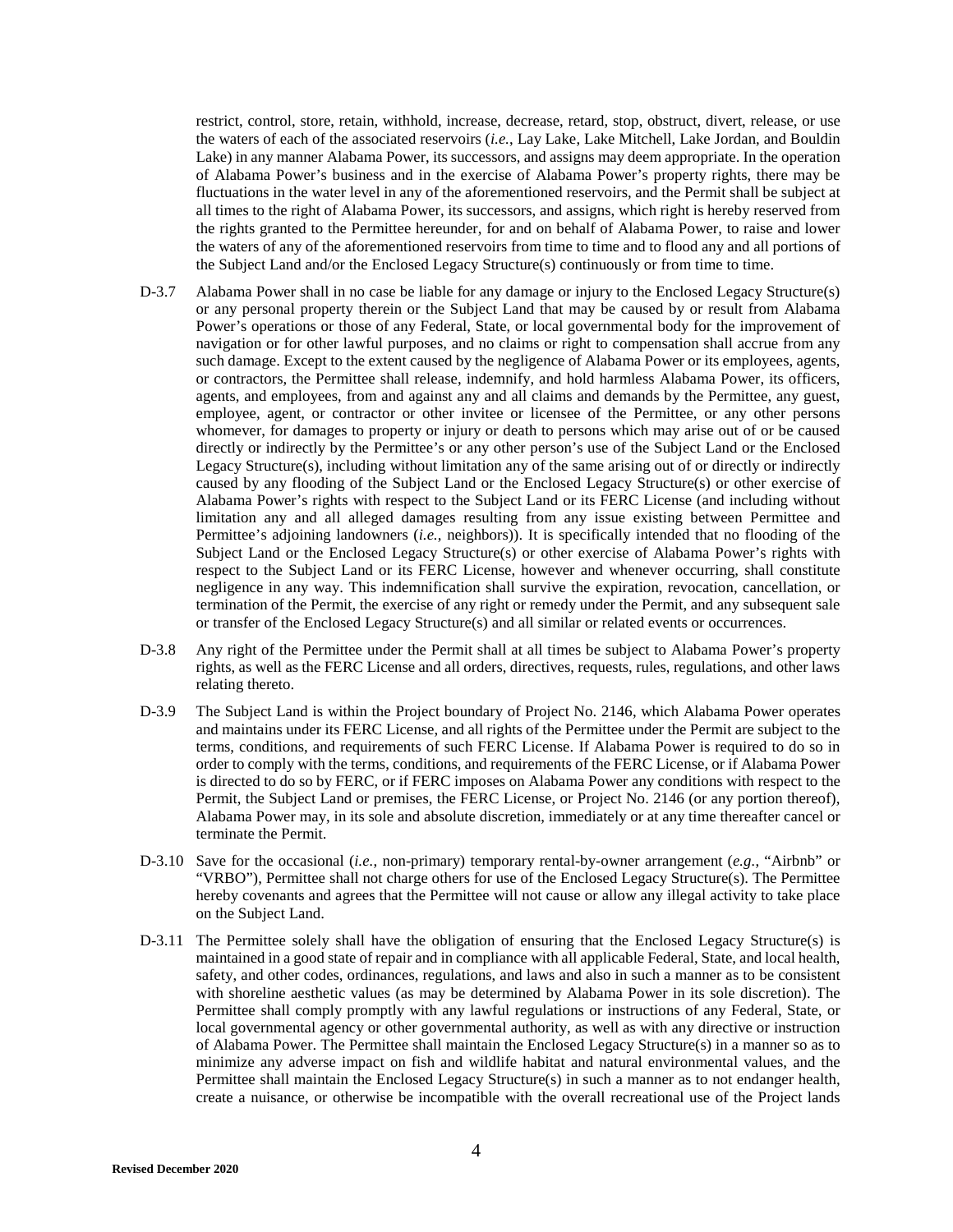and/or waters (as may be determined by Alabama Power in its sole discretion). Further, the Permittee shall take all reasonable precautions to ensure that the scenic, recreational, and environmental values of the Project lands and/or waters are protected on the Subject Land. The Permittee shall ensure the full and complete accommodation of Alabama Power's flood storage capabilities as set forth in Section D-2 above. The Permittee shall not impair the full and free use by the public of all navigable waters at or adjacent to the Subject Land or interfere with navigation thereon through ownership, use, or maintenance of the Enclosed Legacy Structure(s).

- D-3.12 The Permittee shall comply with all laws applicable to the use of the Enclosed Legacy Structure(s), and without limiting the generality hereof, shall comply with all applicable Federal, State, and local environmental, health, and safety codes, rules, ordinances, laws, and regulations, and any laws or regulations concerning the preservation of public order, and without limitation to the foregoing, the Permittee shall comply with, and otherwise adhere to, the following:
	- (a) No Hazardous Materials (as hereinafter defined) or Pesticides/Herbicides (as hereinafter defined) will be contained in, treated, stored, handled, generated, located on, discharged from, or disposed of on, or constitute a part of, the Enclosed Legacy Structure(s) or the Subject Land or treated, stored, handled, generated, located on, or disposed of on any of the reservoirs associated with Project No. 2146 (*i.e.*, Lay Lake, Lake Mitchell, Lake Jordan, and Bouldin Lake). As used herein, the term "Hazardous Materials" includes, without limitation, any asbestos, petroleum, or petroleum products, scrap tires, dry cleaning agents, urea formaldehyde foam insulation, flammable explosives, lead-based paints, polychlorinated biphenyls (hereinafter referred to as "PCBs"), radioactive materials, hazardous materials, hazardous wastes, hazardous or toxic substances, or related or unrelated substances or materials defined, regulated, controlled, limited, or prohibited in the Comprehensive Environmental Response Compensation and Liability Act of 1980 (42 U.S.C. §§ 9601, *et seq.*) ("CERCLA"), the Hazardous Materials Transportation Act (49 U.S.C. §§ 1801, *et seq.*), the Resource Conservation and Recovery Act (42 U.S.C. §§ 6901, *et seq.*) ("RCRA"), the Clean Water Act (33 U.S.C. §§ 1251, *et seq.*), the Oil Pollution Act (33 U.S.C. §§ 2701, *et seq.*), the Clean Air Act (42 U.S.C. §§ 7401, *et seq.*), the Toxic Substances Control Act (15 U.S.C. §§ 2601, *et seq.*), the Alabama Water Pollution Control Act (ALA. CODE §§ 22-22-1, *et seq.*), the Alabama Solid Wastes Disposal Act (ALA. CODE §§ 22-27-1, *et seq.*), the Alabama Hazardous Wastes Management and Minimization Act (ALA. CODE §§ 22-30-1, *et seq.*), the Alabama Hazardous Substance Cleanup Fund Act (ALA. CODE §§ 22-30A-1, *et seq.*), the Alabama Underground and Aboveground Storage Tank Trust Fund Act (ALA. CODE §§ 22-35-1, *et seq.*), the Alabama Lead Ban Act of 1988 (ALA. CODE §§ 22-37-1, *et seq.*), the Alabama Lead Reduction Act of 1997 (ALA. CODE §§ 22-37A-1, *et seq.*), the Alabama Drycleaning Environmental Response Trust Fund Act (ALA. CODE §§ 22-30D-1, *et seq.*), the Alabama Pesticide Act (Ala. Code §§ 2- 27-1, *et seq.*), the Federal Insecticide, Fungicide and Rodenticide Act (7 U.S.C. §§ 136, *et seq.*), the Occupational Safety and Health Act (29 U.S.C. §§ 651, *et seq.*), and the Alabama Scrap Tire Disposal Act (ALA. CODE §§ 22-40-1, *et seq.*), each such Act as amended from time to time, and in the rules and regulations adopted and publications promulgated pursuant thereto, and in the rules and regulations of the Occupational Safety and Health Administration ("OSHA") pertaining to occupational exposure to asbestos, as amended from time to time, or in any other federal, state, or local environmental, health, and/or safety laws, statutes, codes, rules, regulations, or ordinances now or hereafter in effect (hereinafter collectively referred to as "Environmental Laws"). As used herein, the term "Pesticides/Herbicides" includes, without limitation, any pesticides, insecticides, nematocides, fungicides, rodenticides, herbicides, desiccants, and/or defoliants, or related or unrelated substances or materials defined, regulated, controlled, limited, or prohibited in the Alabama Pesticide Act (ALA. CODE §§ 2-27-1, *et seq.*), the Federal Insecticide, Fungicide and Rodenticide Act, the Occupational Safety and Health Act, RCRA, CERCLA, or in any other Environmental Law. Under no circumstances shall underground or aboveground storage tanks be constructed or used in conjunction with the Enclosed Legacy Structure(s). Notwithstanding anything to the contrary in the foregoing, the Permittee shall be permitted to use reasonable amounts of those Hazardous Materials and Pesticides/Herbicides that are necessary to use the Enclosed Legacy Structure(s); provided, however, that any such use shall be in compliance with all Federal, State, and local Environmental Laws. For purposes of the preceding sentence, Alabama Power shall be the sole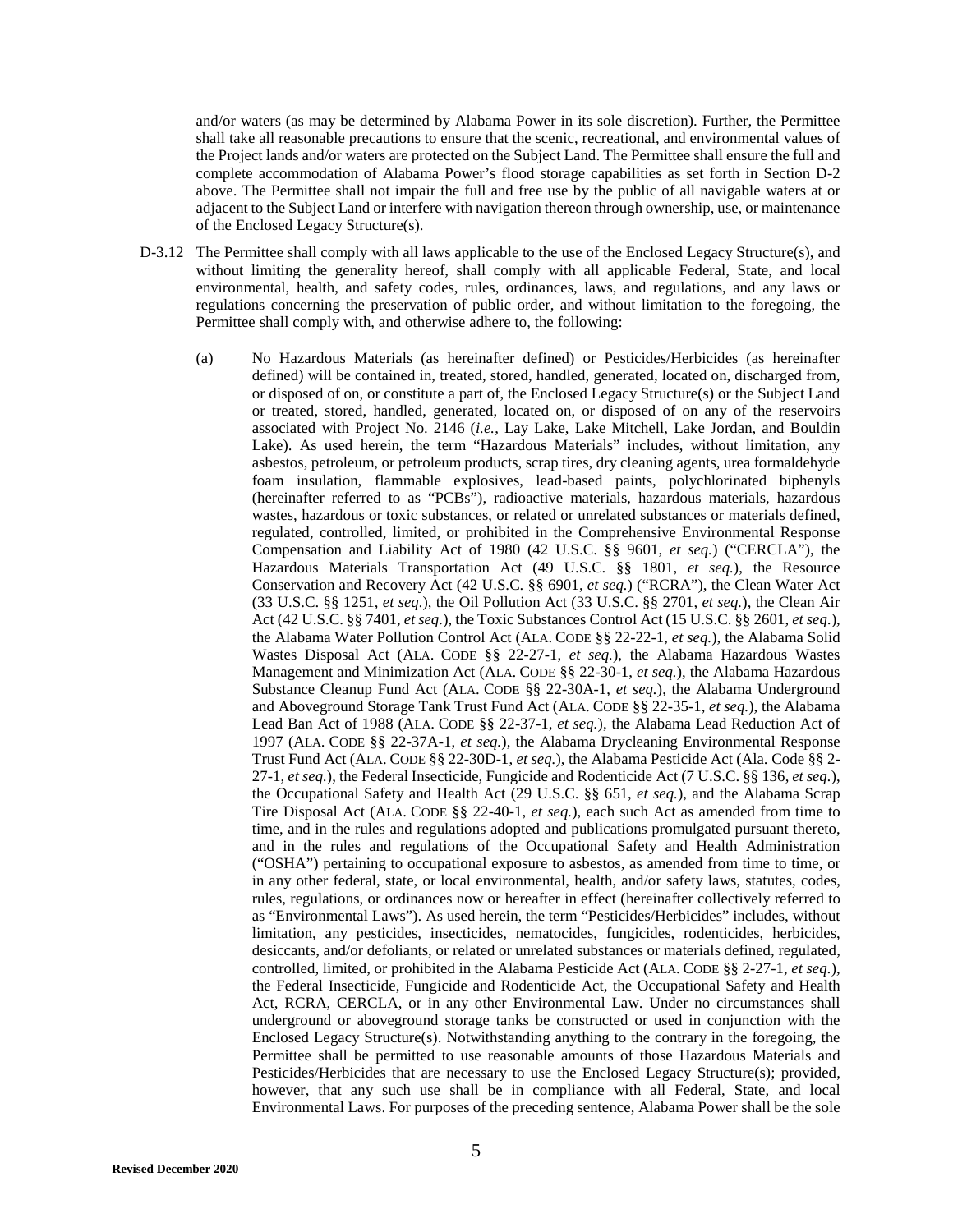judge as to what constitutes "reasonable amounts" and which Hazardous Materials are "necessary" to the use of the Enclosed Legacy Structure(s).

(b) Under no circumstances, however, shall the Subject Land or the Enclosed Legacy Structure(s) be utilized in such a manner as to constitute an "establishment" as that term is defined in 7 U.S.C. § 136(dd).

#### **(c) The Permittee shall ensure that all of the Subject Land and the Enclosed Legacy Structure(s) comply at all times and in all respects with all Environmental Laws.**

- (d) The Permittee shall give immediate oral and written notice to Alabama Power's Shoreline Management office (205-755-4420; P.O. Box 540, Clanton, AL 35046) of the Permittee's receipt of any written or oral notice of a violation of any of the Environmental Laws on or about the Enclosed Legacy Structure(s) or the Subject Land or any land adjacent thereto or of any written or oral notice of other claim relating to the environmental or physical condition of any of the same, or of the Permittee's discovery of any matter which would contradict any of the terms, conditions, or provisions herein in any respect.
- D-3.13 In addition to, and not in substitution for or in limitation of, any other indemnification clause set forth herein, the Permittee shall indemnify and hold Alabama Power, and its successors, assigns, directors, officers, agents, servants, and employees harmless from all loss, cost, damage, claim, and expense incurred by Alabama Power arising from or related to: a) the violation of any provision set forth in D-3.12 above; b) the Permittee's failure to perform any obligations of Paragraph D-3.12 above; c) the Permittee's, the Enclosed Legacy Structure's(s'), or the Subject Land's failure to fully comply with all Environmental Laws; or d) any other matter related to environmental or physical conditions on, under, or affecting the Enclosed Legacy Structure(s) or the Subject Land. This indemnification expressly includes, but is not limited to, any claims for cost recovery or contribution that Alabama Power may make against the Permittee pursuant to CERCLA, and the Permittee shall have no right of contribution against Alabama Power under CERCLA. This indemnification clause shall be given effect in accordance with its plain meaning and no rule of interpretation shall be given effect as to construe it contrary to the party responsible for its drafting. This indemnification shall survive the expiration or termination of the Permit, the exercise of any right or remedy under the Permit, and any subsequent sale or transfer of the Enclosed Legacy Structure(s) and all similar or related events or occurrences. However, this indemnification shall not apply to any Hazardous Materials or Pesticides/Herbicides contained in, treated, stored, handled, generated, located on, discharged from, or disposed of on, or constituting a part of, the Subject Land before the Permittee's use of either the Enclosed Legacy Structure(s) or the Subject Land or after the termination, revocation, cancellation, or expiration of the Permit and the subsequent vacation of, and removal from the Subject Land of, the Enclosed Legacy Structure(s).
- D-3.14 Alabama Power does not represent or warrant that the Enclosed Legacy Structure(s) is safe or suitable for the purposes for which it is permitted to be used under the terms of the Permit or represent or warrant anything else with respect to the Enclosed Legacy Structure(s). The Permittee is solely responsible for proper design, engineering, certification, modification/retrofitting (to allow water to flow freely through), and maintenance of the Enclosed Legacy Structure(s). **FURTHER, ALABAMA POWER MAKES NO REPRESENTATION OR WARRANTY OF ANY KIND AS TO THE SUITABILITY OR ADEQUACY OF THE SOIL OR SUBSURFACE OR OTHER CONDITIONS IN, ON, OR UNDER EITHER THE ENCLOSED LEGACY STRUCTURE(S) OR THE SUBJECT LAND.** Neither Alabama Power, nor its successors, assigns, directors, officers, agents, servants, or employees, shall be liable to the Permittee, or the Permittee's heirs, assigns, employees, servants, agents, family members, guests, invitees, or any other persons or entities whomsoever, for loss or damage on account of injuries to the Enclosed Legacy Structure(s) or any personal property in or around the Enclosed Legacy Structure(s), or on account of any past or future injuries to the Permittee, or the Permittee's heirs, assigns, employees, servants, agents, family members, guests, invitees, or any other persons or entities whomsoever, in or upon any portion of the Enclosed Legacy Structure(s), which are caused by, or arise as a result of soil and/or subsurface conditions, known or unknown (including, without limitation, underground mines, tunnels, sinkholes, or other geological formations or conditions) in, on, or under either the Enclosed Legacy Structure(s) or the Subject Land.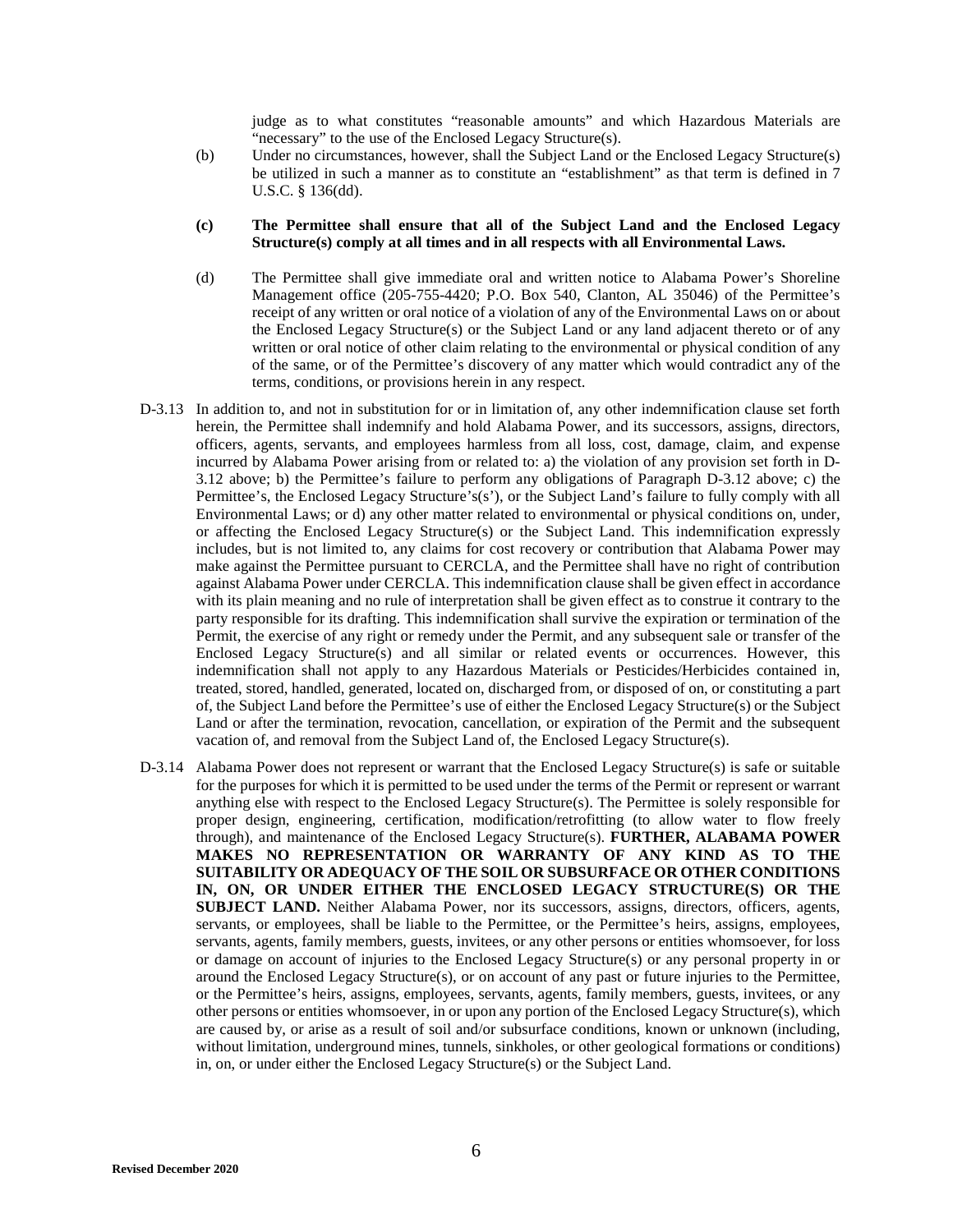- D-3.15 Should the Enclosed Legacy Structure(s) be destroyed or damaged, Alabama Power shall have no obligation to approve any proposed replacement or repair work, and Alabama Power may withhold its consent for any reason it may desire (without regard to any standard of reasonableness or otherwise).
- D-3.16 The Permittee shall cooperate with and participate in any present or future program of solid waste disposal in effect in the area of the Subject Land. The Permittee shall keep the Enclosed Legacy Structure(s) and adjacent lands and waters free of all waste, garbage, and other unsightly debris, structures, or other materials (including but not limited to those of useless or limited value), and the Permittee shall comply with all local health statutes, codes, ordinances, rules, laws, and regulations.
- D-3.17 In the event previously unidentified archeological or historic items or properties are uncovered during the course of the Permittee's use of the Subject Land, the Permittee shall immediately stop all activity in the vicinity of the area where such properties are uncovered. The Permittee shall immediately notify Alabama Power, the Alabama State Historic Preservation Officer, and any Indian Tribe attaching religious or cultural significance to such finding, and consult with these entities to determine the need for an additional cultural resource management plan. Such plan shall include, but not be limited to, a description of the potential effect of the Permittee's activities, the proposed measures for avoiding or mitigating any adverse impacts, documentation of consultation with the State Historic Preservation Officer and any Indian Tribe attaching religious or cultural significance, and a schedule for mitigating the impacts. Alabama Power may file such plan and evidence of the Permittee's consultation with Alabama Power, the State Historic Preservation Officer, and any Indian Tribe attaching religious or cultural significance with the Alabama State Historic Preservation Commission (the "Commission") for approval and no activities adversely affecting such archaeological or historic items or properties may resume until authorized in writing by Alabama Power or the Commission.
- D-3.18 At any time after one year from the issuance date of the Permit, Alabama Power may request from the Permittee, and the Permittee is and shall be required to provide to Alabama Power, written certification (or subsequent written recertification) from a licensed engineer or contractor in good standing affirming that the Enclosed Legacy Structure(s) fully and completely accommodates Alabama Power's flood storage capacity by allowing for water to freely enter and exit any portion of the Enclosed Legacy Structure(s) that is situated within Alabama Power's applicable flood easement elevation. Should the Permittee fail to provide such written certification (or subsequent written recertification) to Alabama Power within thirty (30) days of Alabama Power's request, the same shall be deemed a violation of the terms, conditions, and/or provisions of the Permit, and Alabama Power, in turn, shall be entitled to pursue any and all of its resulting rights, remedies, and powers articulated herein.
- D-3.19 If it is determined by Alabama Power, in the sole discretion of Alabama Power, that the Permittee has failed to comply with any of the terms, conditions, and/or provisions of the Permit, or with any additional requirements, directives, instructions, and/or conditions imposed by Alabama Power, or with any law, code, rule, regulation, ordinance, or directive of any Federal, State, or local governmental authority, the Permittee shall take appropriate action to correct such violation. If said violation shall continue for a period of thirty (30) days after notice thereof by Alabama Power, Alabama Power may, in its sole discretion, terminate the Permit and all rights of the Permittee to maintain the Enclosed Legacy Structure(s) and require the Permittee to remove, or cause to be removed, from the Subject Land within thirty (30) days the Enclosed Legacy Structure(s) at the Permittee's sole expense and without any additional notice from Alabama Power. In the event Alabama Power institutes court proceedings to enforce the provisions of the Permit or to require the Permittee to remove the Enclosed Legacy Structure(s), then the Permittee shall waive any defenses of estoppel, latches, the statute of limitations, and/or similar defenses. Further, the Permittee shall reimburse Alabama Power for all costs and expenses, including attorney's fees incurred in the enforcement of the Permit and any and all costs and expenses incurred by Alabama Power to remove and dispose of the Enclosed Legacy Structure(s) or any part thereof.
- D-3.20 If: a) required by a regulatory agency; or b) Alabama Power determines, in its sole discretion, that emergency circumstances necessitate; or c) Alabama Power determines, in its sole discretion, that Alabama Power's subsequent operations necessitate; or d) Alabama Power determines, in its sole discretion, that the Enclosed Legacy Structure(s) may cause obstruction of navigation; of e) Alabama Power determines, in its sole discretion, for any other reason whatsoever, then within thirty (30) days from written notice from Alabama Power, or within such lesser period from written notice from Alabama Power as Alabama Power may determine in its sole discretion in the event of any of the circumstances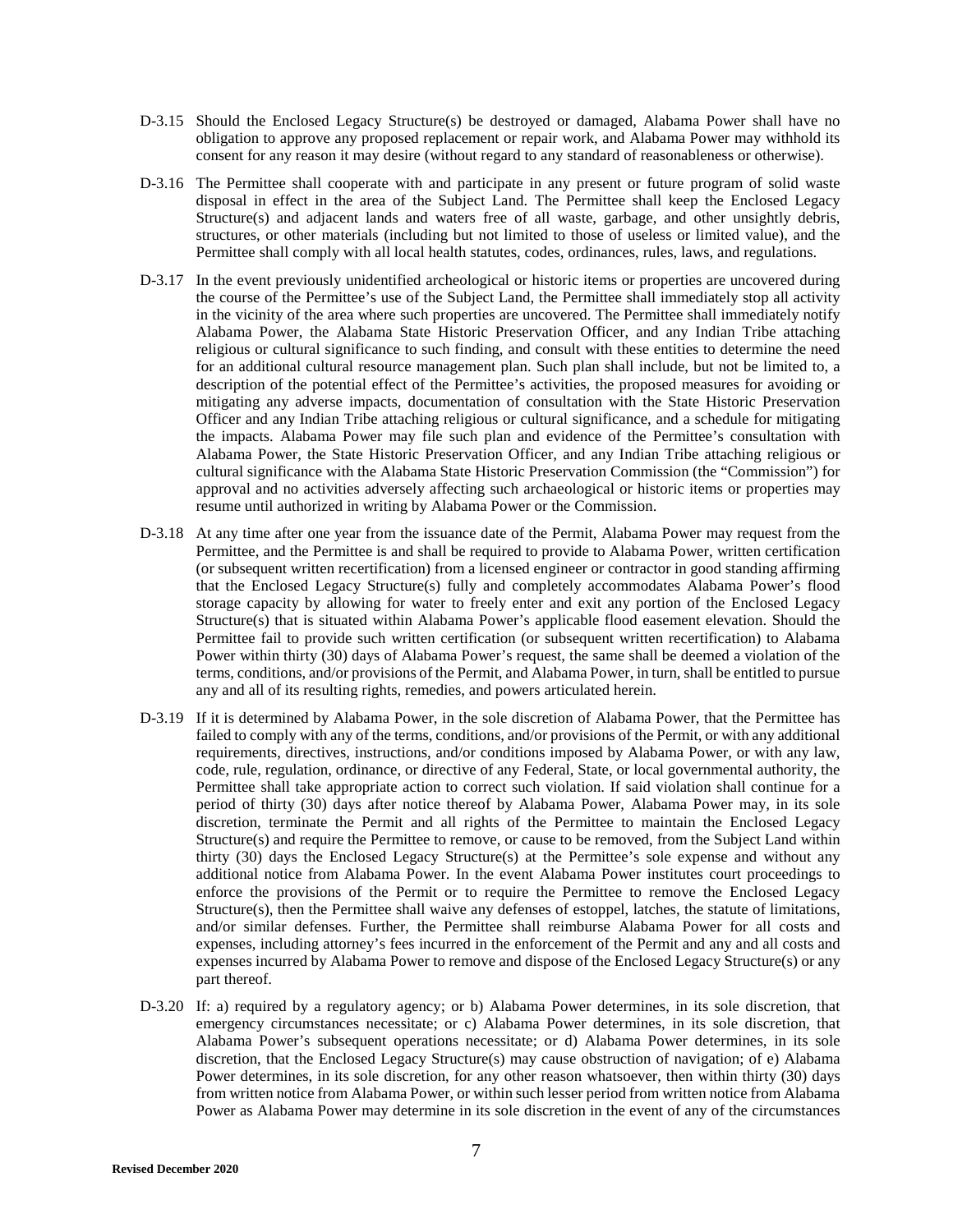described in clauses a) through e), Alabama Power may terminate the Permit and all rights of the Permittee to maintain the Enclosed Legacy Structure(s) and/or require the Permittee to remove, alter, or relocate the Enclosed Legacy Structure(s) at the Permittee's sole expense.

- D-3.21 Upon any termination, cancellation, revocation, or expiration of the Permit for any reason, the Permittee shall at the Permittee's sole expense within thirty (30) days, or at such earlier time as required pursuant to Paragraph D-3.20 above, remove from the Subject Land the Enclosed Legacy Structure(s) and anything else left by the Permittee. In the event the Permittee shall fail to so remove the Enclosed Legacy Structure(s) or anything else left by the Permittee, Alabama Power may elect to treat the same as abandoned by the Permittee, and Alabama Power may dismantle, discard, convey, or otherwise dispose of or destroy the same in any manner Alabama Power may elect and may recover the costs incurred in connection therewith from the Permittee without any further notice to Permittee.
- D-3.22 The Permit and the Permittee's rights under the Permit are personal to the Permittee, and may not be assigned without the express written consent of Alabama Power, which Alabama Power may grant or withhold in its sole discretion and without regard to any standard of reasonableness or otherwise. In the event the Permittee conveys or otherwise transfers the Enclosed Legacy Structure(s) (other than a transfer resulting from the death of the Permittee), the Permittee shall give to Alabama Power notice in writing of the name and address of the intended transferee at least seven (7) days prior to the transfer. The Permittee shall provide prior notice to any potential transferee of the existence and terms of the Permit. In the event that Alabama Power shall not give its written consent to the assignment of the Permit to any purported transferee of the Enclosed Legacy Structure(s), any attempted transfer shall be voidable by Alabama Power but such purported transferee shall nonetheless be bound by the terms, conditions, and provisions of the Permit and the continued use of the Enclosed Legacy Structure(s) by any such purported transferee shall conclusively be deemed the purported transferee's agreement to be bound by all the terms, conditions, and provisions hereof.
- D-3.23 No delay or omission of Alabama Power to exercise any right, power, or remedy hereunder shall exhaust or impair any such right, power, or remedy or shall be construed to be a waiver of the same or a waiver of any default by the Permittee, or acquiescence in such a default; and every right, power, and remedy given hereunder to Alabama Power may be exercised from time to time and as often as Alabama Power may elect. No waiver of any default hereunder shall extend to or shall affect any subsequent or any other then existing default or shall impair any rights, powers, or remedies of Alabama Power. No right, power, or remedy conferred upon or reserved to Alabama Power under the Permit is intended to be exclusive of any other right, power, or remedy, but each and every such right, power, and remedy shall be cumulative and concurrent and shall be in addition to any other right, power, and remedy given hereunder or otherwise available at law or in equity. It is agreed that in any proceeding by Alabama Power to enforce the Permit, damages alone may not be an adequate remedy, and Alabama Power shall have the right to seek and obtain injunctive and other equitable relief in addition to monetary damages. The obligations of the Permittee under the Permit are joint and several.
- D-3.24 The Permit and the rights of Alabama Power under the Permit may be assigned by Alabama Power, and the Permit shall be enforceable by any assignee, transferee, or successor of Alabama Power.
- D-3.25 The Permittee shall assess and pay all taxes attributable to the Enclosed Legacy Structure(s) and all land and personal property of the Permittee.
- D-3.26 The Permit and the permission given hereby are subject to all easements, restrictions, reservations, and other matters that may affect Alabama Power's right, title, and interest in and to any of the Project lands and waters and/or the Subject Land, whether the same are of record, are discoverable by an accurate survey or inspection of the Subject Land, or are shown in drawings on file with Alabama Power which shall be made available to the Permittee for inspection upon request made reasonably in advance of such inspection.
- D-3.27 In the event that the whole or any part of the Enclosed Legacy Structure(s) and Subject Land shall be taken by any public authority under the power of eminent domain or like power or transferred in lieu thereof, then the Permit shall terminate effective as of the date possession thereof shall be required to be delivered pursuant to the instrument of transfer or the final order, judgment, or decree entered in the proceedings in exercise of such power. All damages awarded for a taking of the Enclosed Legacy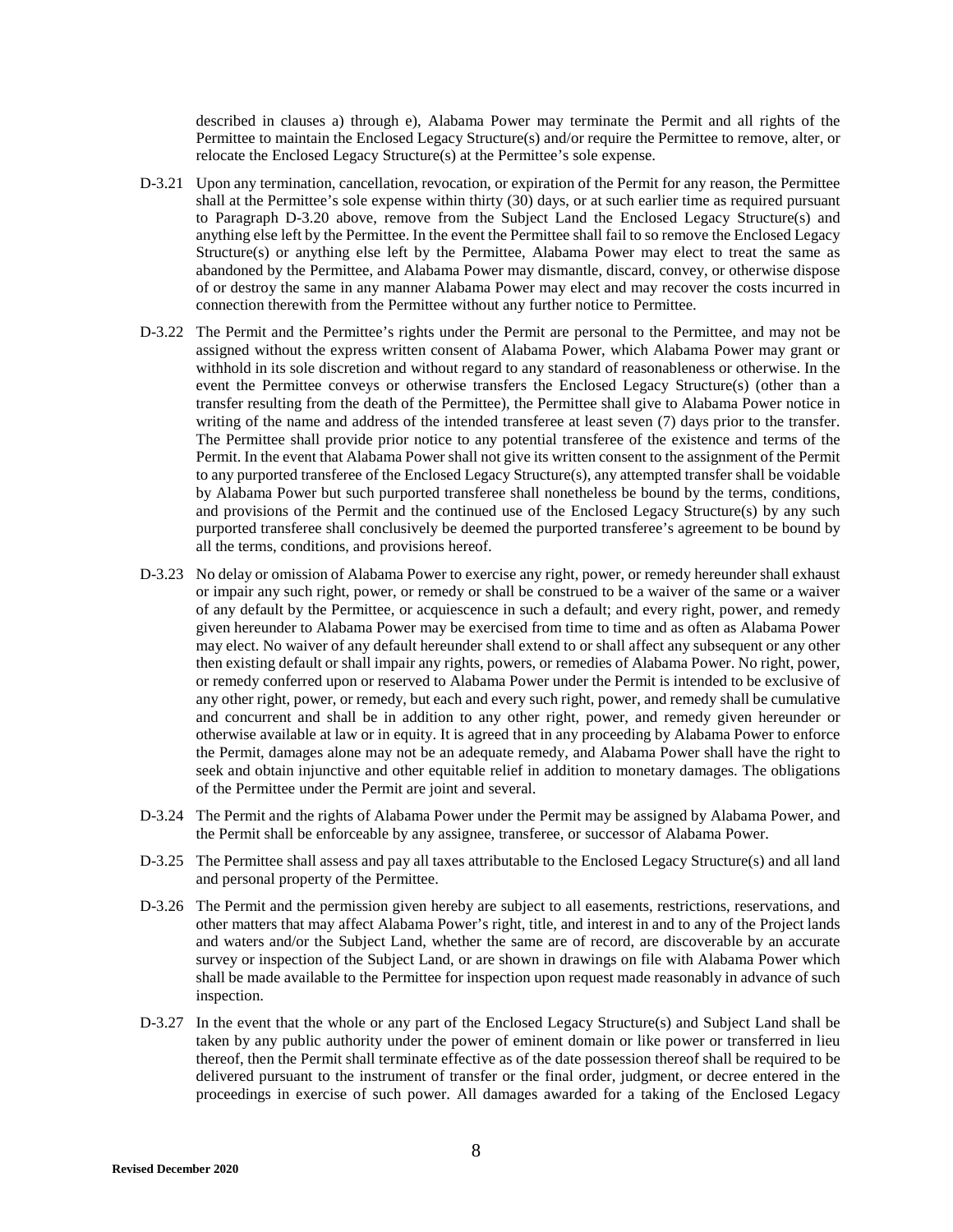Structure(s) and the Permittee's property, or any part thereof shall be payable in the full amount thereof to and the same shall be the property of the Permittee, including but not limited to, any sum paid or payable as compensation for loss of value of any right of the Permittee with respect to any part of the Enclosed Legacy Structure(s) and the Permittee's property. Any award attributable to any taking of any of Alabama Power's property shall belong and be paid to Alabama Power.

- D-3.28 With respect to any action by Alabama Power to enforce any term, condition, or provision of the Permit or any action for the interpretation of any term, condition, or provision of the Permit or the parties' rights with respect to the Enclosed Legacy Structure(s) and/or the Subject Land, the Permittee shall expressly waive any defense of estoppel, waiver, latches, the statute of limitations, and similar defenses. Further, the Permittee shall reimburse Alabama Power for all costs and expenses, including attorneys' fees and other legal expenses, incurred in the interpretation or enforcement of any provision of the Permit where Alabama Power is the prevailing party, and for any and all costs and expenses incurred by Alabama Power to remove and/or dispose of the Enclosed Legacy Structure(s) or any part thereof or anything else left by the Permittee on Alabama Power's fee-owned, flood easement, and/or control strip lands.
- D-3.29 The Permit does not convey a view or easement in light or air, and Alabama Power makes no guarantee of any particular view. Permittee agrees and acknowledges that there is no right to a view or light or air under Alabama law.
- D-3.30 Should the Enclosed Legacy Structure(s) be destroyed or incur significant damage—whether due to a weather-related reason or due to any other reason whatsoever—the Permittee may not rebuild or repair the Enclosed Legacy Structure(s) without first obtaining Alabama Power's written permission to do so, and Alabama Power reserves the right to require that any such rebuild or repair activity comply with, and otherwise be in accord with, the Guidelines. Alabama Power is the sole judge as to what constitutes "significant damage." No expansion, rebuilding, substantial repair, and/or replacement of the Enclosed Legacy Structure(s) may take place unless the Permittee first obtains Alabama Power's express written consent to do so.
- D-3.31 Any Permittee that is issued a Programmatic General Permit ("PGP") by Alabama Power on behalf of the U.S. Army Corps of Engineers will be responsible for complying with the Special and General Conditions contained within the PGPs and with any project specific conditions provided. A copy of the PGPs for minor activities on A[labama Power reservoirs is available from Alabam](https://apcshorelines.com/shoreline-management/)a Power and on the web sites of Alabama Power (https://apcshorelines.com/shoreline-management/) and the U.S. Army Corps of Engineers: http://www.sam.usace.army.mil/Missions/Regulatory/GeneralPermits.aspx. The Permittee shall minimize adverse impacts to State waters by strict adherence to the ADEM Special Conditions and Best Management Practices that can be found on Alabama Power's Shoreline Management website at: https://apcshorelines.com/shoreline-management/. If it is determined by Alabama Power, the Permittee, or a Federal or State agency that the Permittee is performing work that may affect species listed as threatened or endangered under the Endangered Species Act or the habitat of such species, the Permittee must notify Alabama Power in writing and must cease and desist any and all potentially affecting work until further notified in writing by Alabama Power. Moreover, the Permittee shall comply with any specific terms and conditions as listed in any Approval Letter provided from Alabama Power's Environmental Affairs Department.
- D-3.32 Should Permittee fail to comply with any term, condition, criterion, or provision herein (and/or any other requirement or directive of Alabama Power or any government agency) regarding the protection of a Sensitive Resource Area, Permittee shall be solely responsible for correcting and remedying any and all such non-compliance within a time period determined by Alabama Power in its sole discretion.
- D-3.33 Alabama Power's rights contained herein, including without limitation Alabama Power's rights to remove the Enclosed Legacy Structure(s) upon revocation, expiration, cancellation, or termination of the Permit, rights to recover the cost thereof from the Permittee, and rights to recover attorneys' fees, shall survive the revocation, cancellation, expiration, or termination of the Permit.
- D-3.34 Where notice from Alabama Power to the Permittee is contemplated herein, any such notice shall be addressed to the Permittee at the Permittee's address set forth in the Permit. Where written notice from the Permittee to Alabama Power is contemplated herein, any such notice shall be addressed to Alabama Power's Shoreline Management office (P.O. Box 540, Clanton, AL 35046).